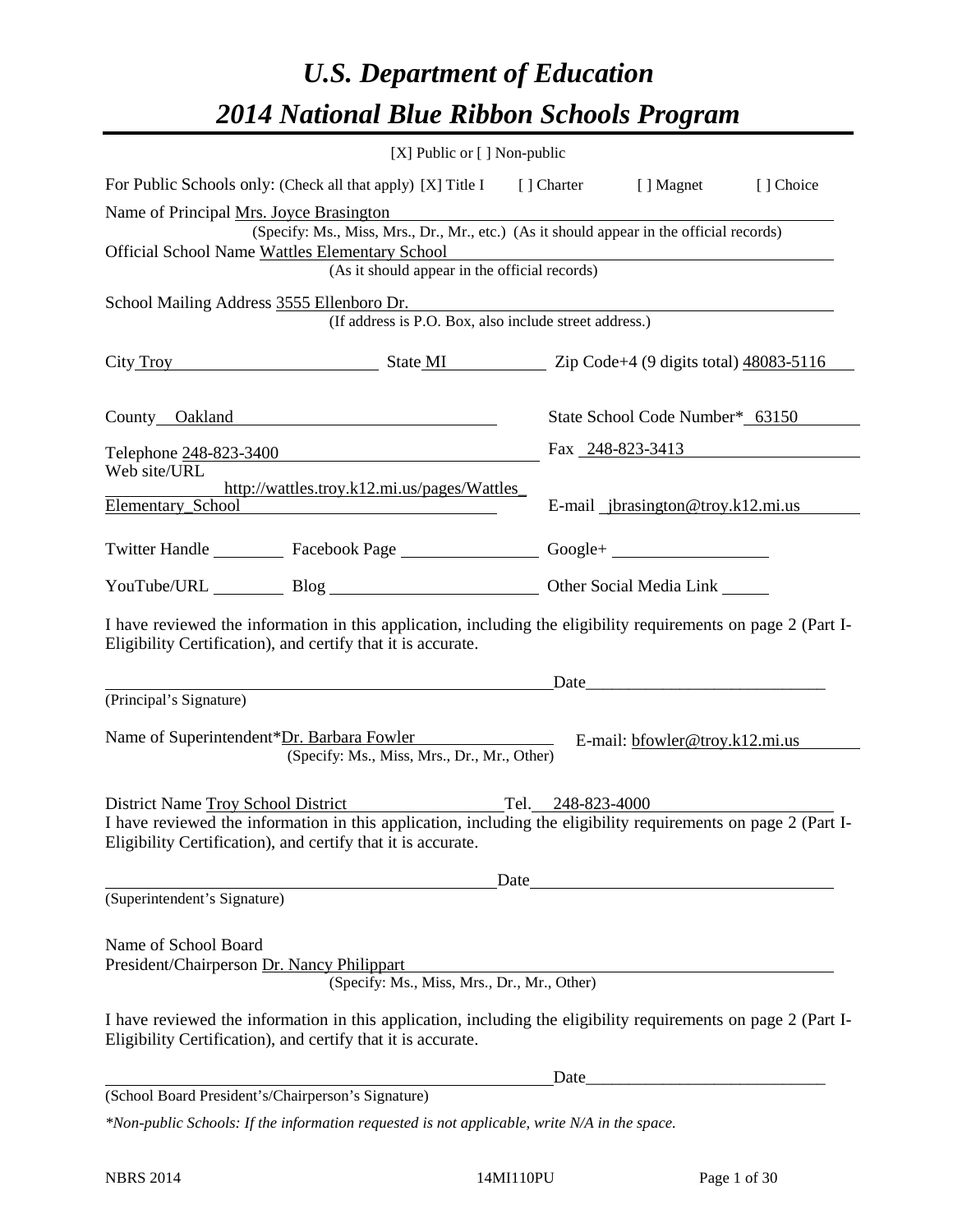# **Include this page in the school's application as page 2.**

The signatures on the first page of this application (cover page) certify that each of the statements below concerning the school's eligibility and compliance with U.S. Department of Education, Office for Civil Rights (OCR) requirements is true and correct.

- 1. The school configuration includes one or more of grades K-12. (Schools on the same campus with one principal, even a K-12 school, must apply as an entire school.)
- 2. The school has made its Annual Measurable Objectives (AMOs) or Adequate Yearly Progress (AYP) each year for the past two years and has not been identified by the state as "persistently dangerous" within the last two years.
- 3. To meet final eligibility, a public school must meet the state's AMOs or AYP requirements in the 2013-2014 school year and be certified by the state representative. Any status appeals must be resolved at least two weeks before the awards ceremony for the school to receive the award.
- 4. If the school includes grades 7 or higher, the school must have foreign language as a part of its curriculum.
- 5. The school has been in existence for five full years, that is, from at least September 2008 and each tested grade must have been part of the school for the past three years.
- 6. The nominated school has not received the National Blue Ribbon Schools award in the past five years: 2009, 2010, 2011, 2012, or 2013.
- 7. The nominated school has no history of testing irregularities, nor have charges of irregularities been brought against the school at the time of nomination. The U.S. Department of Education reserves the right to disqualify a school's application and/or rescind a school's award if irregularities are later discovered and proven by the state.
- 8. The nominated school or district is not refusing Office of Civil Rights (OCR) access to information necessary to investigate a civil rights complaint or to conduct a district-wide compliance review.
- 9. The OCR has not issued a violation letter of findings to the school district concluding that the nominated school or the district as a whole has violated one or more of the civil rights statutes. A violation letter of findings will not be considered outstanding if OCR has accepted a corrective action plan from the district to remedy the violation.
- 10. The U.S. Department of Justice does not have a pending suit alleging that the nominated school or the school district as a whole has violated one or more of the civil rights statutes or the Constitution's equal protection clause.
- 11. There are no findings of violations of the Individuals with Disabilities Education Act in a U.S. Department of Education monitoring report that apply to the school or school district in question; or if there are such findings, the state or district has corrected, or agreed to correct, the findings.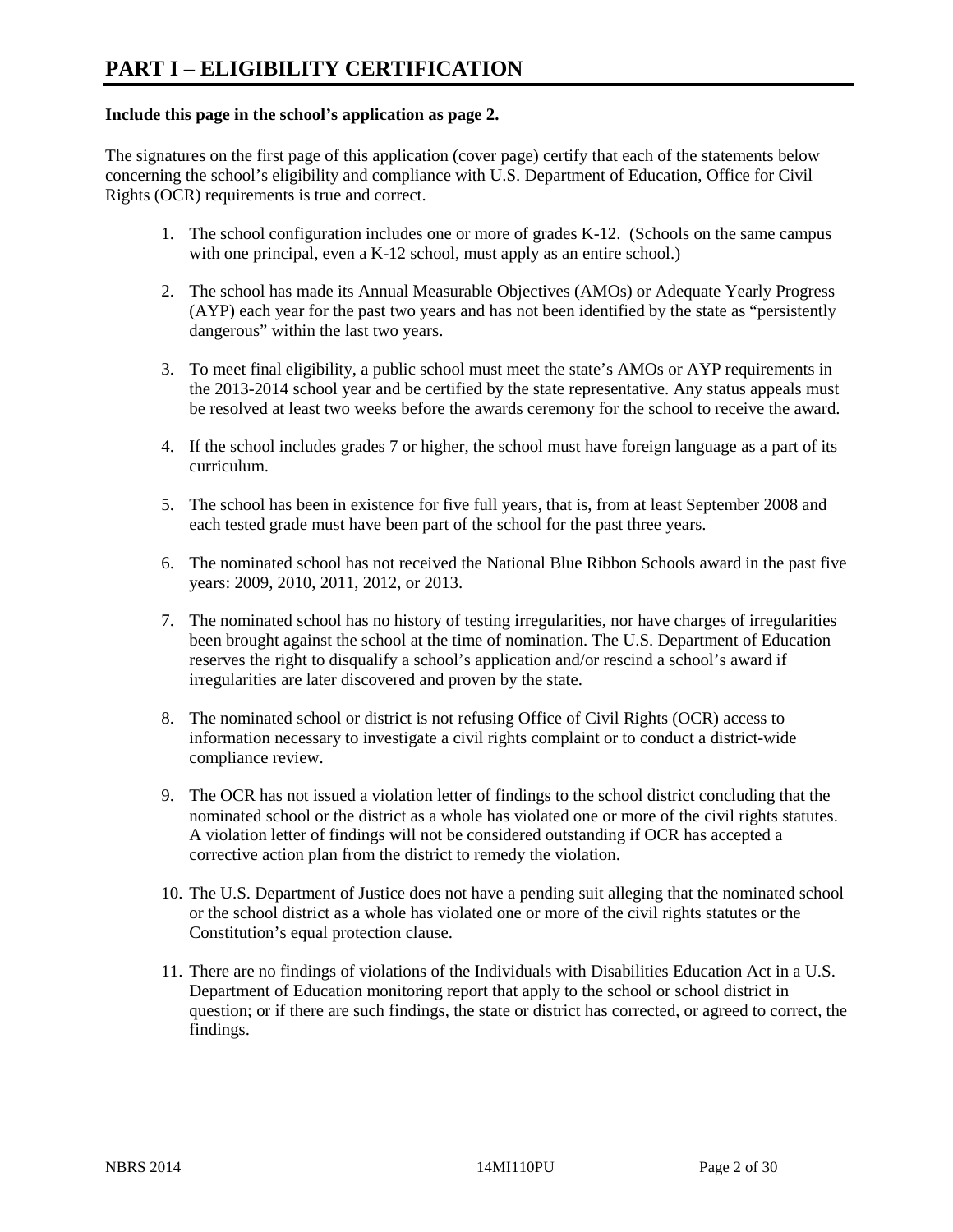# **PART II - DEMOGRAPHIC DATA**

### **All data are the most recent year available.**

**DISTRICT** (Question 1 is not applicable to non-public schools)

| Number of schools in the district<br>(per district designation): | 12 Elementary schools (includes $K-8$ )<br>3 Middle/Junior high schools |
|------------------------------------------------------------------|-------------------------------------------------------------------------|
|                                                                  | 3 High schools                                                          |
|                                                                  | $0 K-12$ schools                                                        |

18 TOTAL

**SCHOOL** (To be completed by all schools)

- 2. Category that best describes the area where the school is located:
	- [] Urban or large central city
	- [ ] Suburban with characteristics typical of an urban area
	- [X] Suburban
	- [ ] Small city or town in a rural area
	- [ ] Rural
- 3. 1 Number of years the principal has been in her/his position at this school.
- 4. Number of students as of October 1 enrolled at each grade level or its equivalent in applying school:

| Grade                           | # of         | # of Females | <b>Grade Total</b> |
|---------------------------------|--------------|--------------|--------------------|
|                                 | <b>Males</b> |              |                    |
| <b>PreK</b>                     | 0            | 0            | $\Omega$           |
| K                               | 42           | 36           | 78                 |
| $\mathbf{1}$                    | 34           | 42           | 76                 |
| $\boldsymbol{2}$                | 43           | 49           | 92                 |
| 3                               | 39           | 44           | 83                 |
| 4                               | 34           | 34           | 68                 |
| 5                               | 54           | 33           | 87                 |
| 6                               | 0            | 0            | 0                  |
| 7                               | 0            | $\theta$     | $\theta$           |
| 8                               | 0            | 0            | 0                  |
| 9                               | 0            | 0            | 0                  |
| 10                              | 0            | 0            | 0                  |
| 11                              | 0            | 0            | 0                  |
| 12                              | 0            | $\theta$     | 0                  |
| <b>Total</b><br><b>Students</b> | 246          | 238          | 484                |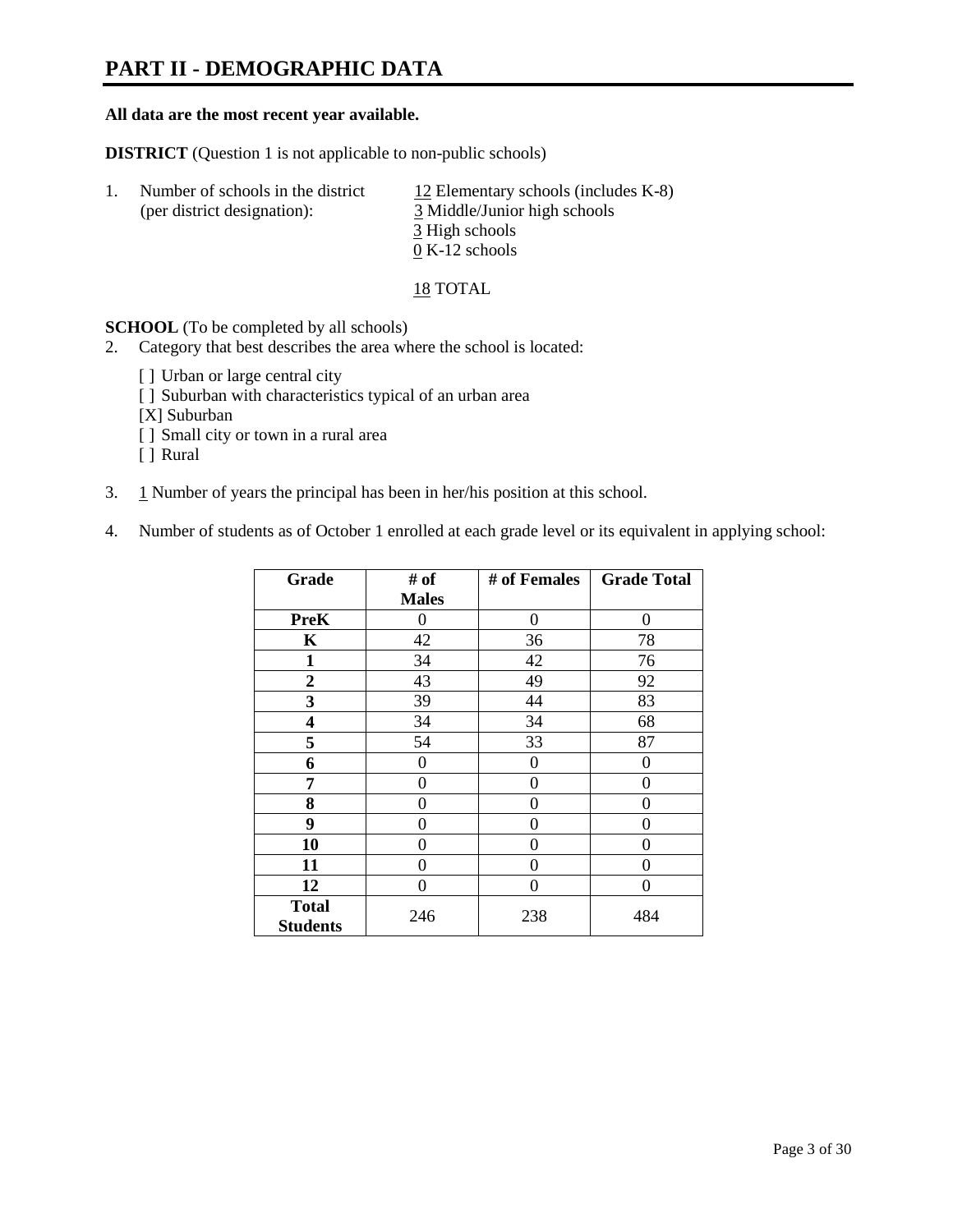the school: 34 % Asian

5. Racial/ethnic composition of  $0\%$  American Indian or Alaska Native 6 % Black or African American 2 % Hispanic or Latino 0 % Native Hawaiian or Other Pacific Islander 54 % White 4 % Two or more races **100 % Total** 

(Only these seven standard categories should be used to report the racial/ethnic composition of your school. The Final Guidance on Maintaining, Collecting, and Reporting Racial and Ethnic Data to the U.S. Department of Education published in the October 19, 2007 *Federal Register* provides definitions for each of the seven categories.)

6. Student turnover, or mobility rate, during the 2012 - 2013 year: 4%

This rate should be calculated using the grid below. The answer to (6) is the mobility rate.

| <b>Steps For Determining Mobility Rate</b>    | Answer |
|-----------------------------------------------|--------|
| (1) Number of students who transferred to     |        |
| the school after October 1, 2012 until the    | 10     |
| end of the school year                        |        |
| (2) Number of students who transferred        |        |
| from the school after October 1, 2012 until   | 10     |
| the end of the 2012-2013 school year          |        |
| (3) Total of all transferred students [sum of | 20     |
| rows $(1)$ and $(2)$ ]                        |        |
| (4) Total number of students in the school as | 484    |
| of October 1                                  |        |
| $(5)$ Total transferred students in row $(3)$ | 0.041  |
| divided by total students in row (4)          |        |
| $(6)$ Amount in row $(5)$ multiplied by 100   |        |

7. English Language Learners (ELL) in the school: 22 %

104 Total number ELL

Number of non-English languages represented: 25 Specify non-English languages: Alabanian, Arabic, Chaldean, Chinese, Filipino, Greek, Gujarati, Hindi, Kannada, Konkani, Korean, Kurdish, Malayalam, Mandarin, Marathi, Polish, Portuguese, Punjabi, Romainian, German, Russian, Spanish, Tamil, Tulu, and Vietnamese

8. Students eligible for free/reduced-priced meals: 19 %

Total number students who qualify: 93

If this method is not an accurate estimate of the percentage of students from low-income families, or the school does not participate in the free and reduced-priced school meals program, supply an accurate estimate and explain how the school calculated this estimate.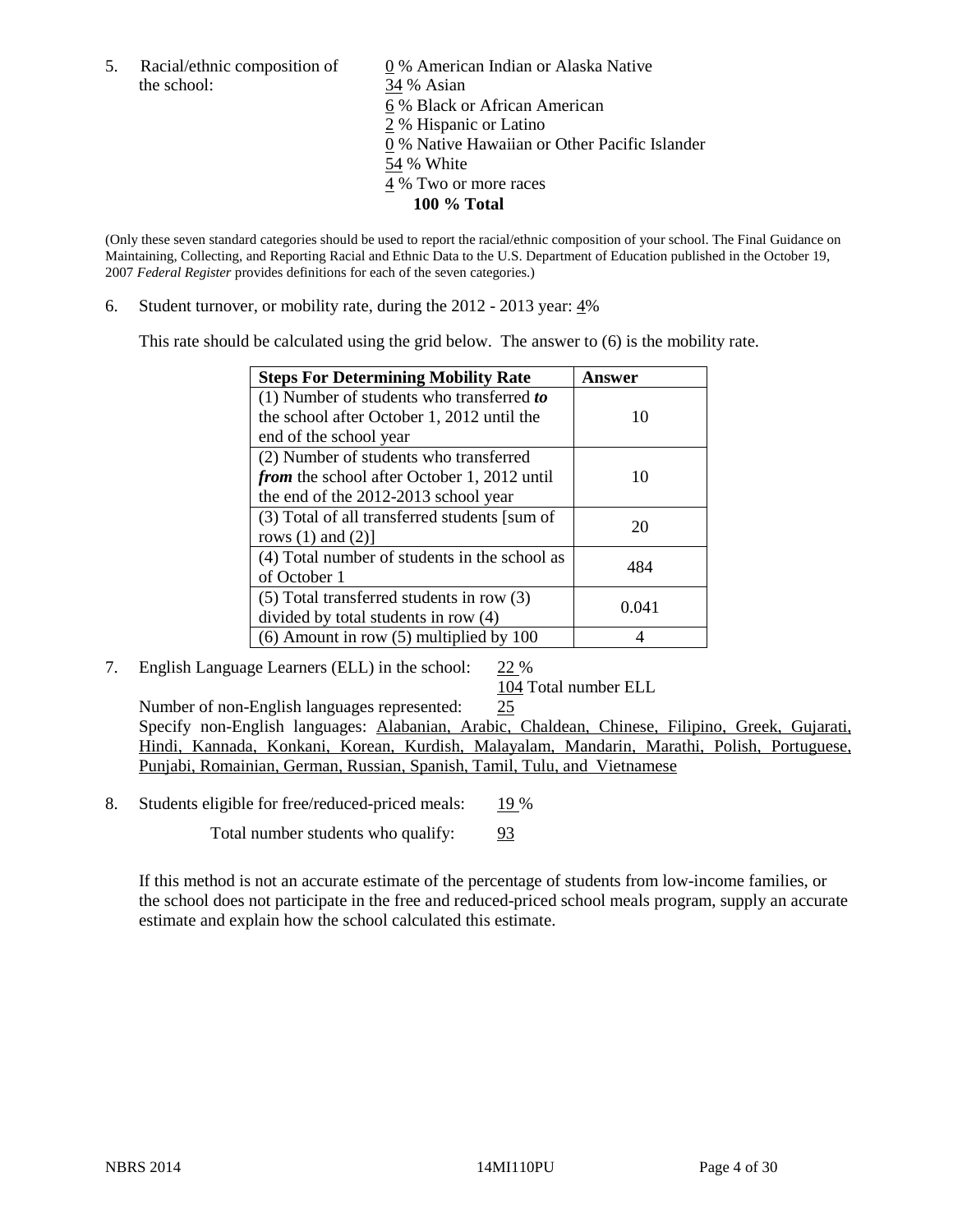39 Total number of students served

Indicate below the number of students with disabilities according to conditions designated in the Individuals with Disabilities Education Act. Do not add additional categories.

| <u>martically trial Disachities Buaealon ried. Do not auu auuritonal eale conest</u> |                                         |
|--------------------------------------------------------------------------------------|-----------------------------------------|
| 6 Autism                                                                             | <b>0</b> Orthopedic Impairment          |
| 0 Deafness                                                                           | 3 Other Health Impaired                 |
| 0 Deaf-Blindness                                                                     | 13 Specific Learning Disability         |
| 0 Emotional Disturbance                                                              | 19 Speech or Language Impairment        |
| 0 Hearing Impairment                                                                 | 0 Traumatic Brain Injury                |
| 0 Mental Retardation                                                                 | 0 Visual Impairment Including Blindness |
| 0 Multiple Disabilities                                                              | 4 Developmentally Delayed               |
|                                                                                      |                                         |

10. Use Full-Time Equivalents (FTEs), rounded to nearest whole numeral, to indicate the number of personnel in each of the categories below:

|                                       | <b>Number of Staff</b> |
|---------------------------------------|------------------------|
| Administrators                        |                        |
| Classroom teachers                    | 19                     |
| Resource teachers/specialists         |                        |
| e.g., reading, math, science, special | 6                      |
| education, enrichment, technology,    |                        |
| art, music, physical education, etc.  |                        |
| Paraprofessionals                     | $\mathfrak{D}$         |
| Student support personnel             |                        |
| e.g., guidance counselors, behavior   |                        |
| interventionists, mental/physical     |                        |
| health service providers,             |                        |
| psychologists, family engagement      |                        |
| liaisons, career/college attainment   |                        |
| coaches, etc.                         |                        |
|                                       |                        |

11. Average student-classroom teacher ratio, that is, the number of students in the school divided by the FTE of classroom teachers, e.g.,  $22:1$   $25:1$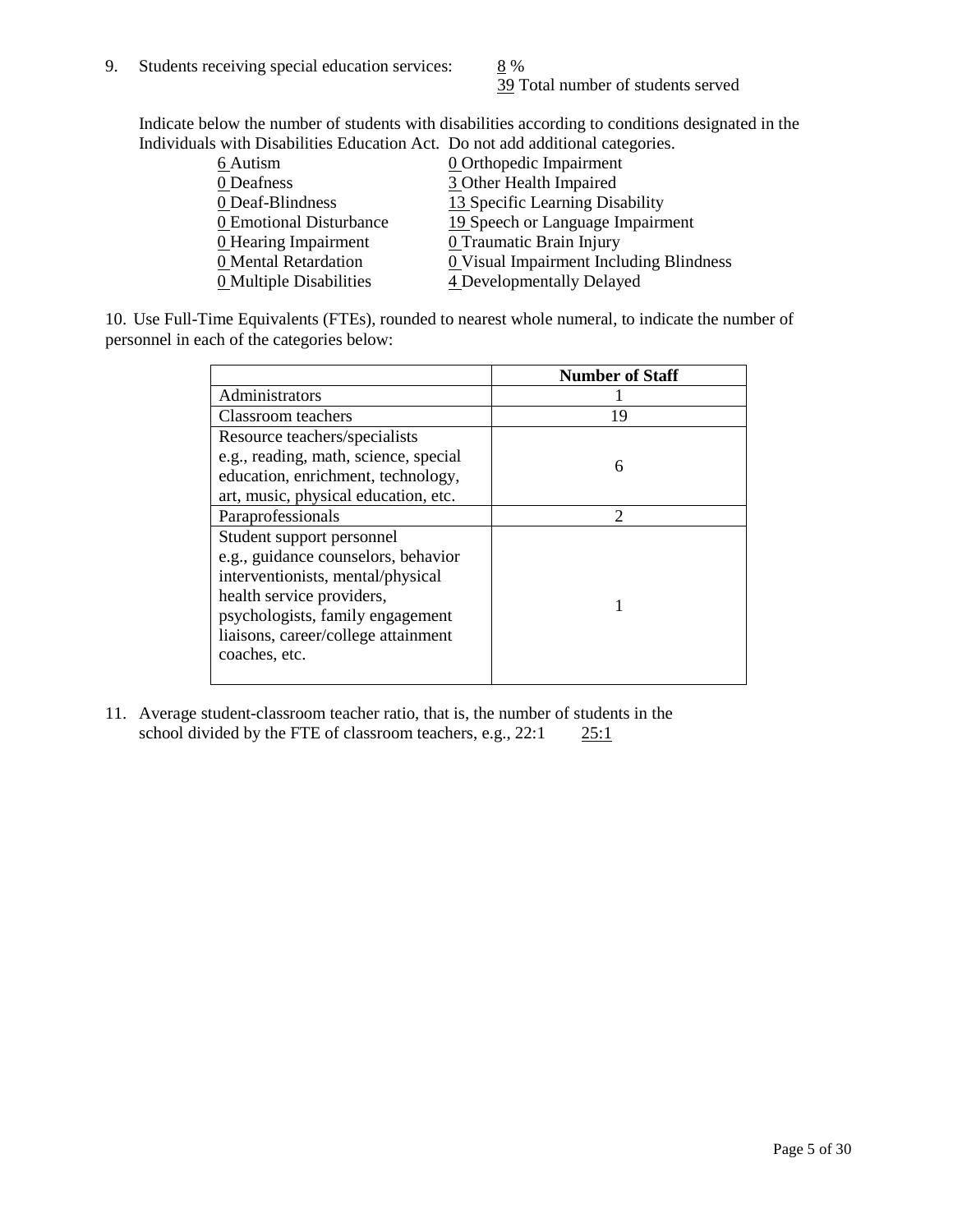12. Show daily student attendance rates. Only high schools need to supply yearly graduation rates.

| <b>Required Information</b> | 2012-2013     | 2011-2012 | 2010-2011 | 2009-2010 | 2008-2009 |
|-----------------------------|---------------|-----------|-----------|-----------|-----------|
| Daily student attendance    | ว7%           | ว7%       | 97%       | 77%       | 97%       |
| High school graduation rate | $\gamma_{\%}$ | 0%        | 0%        | 0%        | 0%        |

# 13. **For schools ending in grade 12 (high schools)**

Show percentages to indicate the post-secondary status of students who graduated in Spring 2013

| <b>Post-Secondary Status</b>                  |    |
|-----------------------------------------------|----|
| Graduating class size                         |    |
| Enrolled in a 4-year college or university    | 0% |
| Enrolled in a community college               | 0% |
| Enrolled in career/technical training program | 0% |
| Found employment                              | 0% |
| Joined the military or other public service   | 0% |
| <b>Other</b>                                  | 2% |

14. Indicate whether your school has previously received a National Blue Ribbon Schools award. Yes  $No \underline{X}$ 

If yes, select the year in which your school received the award.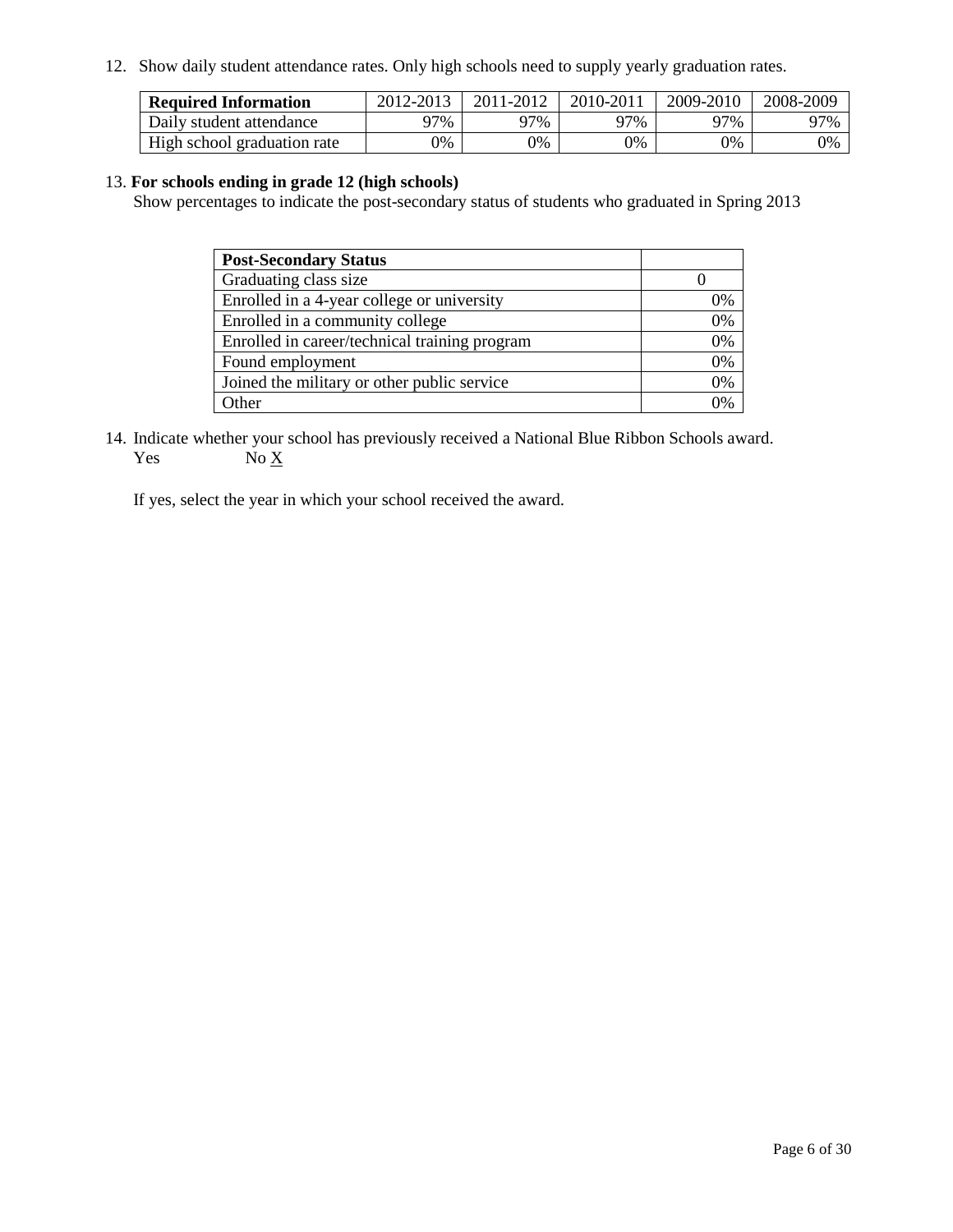# **PART III – SUMMARY**

Wattles Elementary School is tucked away in the middle of the bustling city of Troy, Michigan. It sits on nineteen acres, surrounded by nature and residential homes. Our mission statement is an acronym for Wattles, Working All Together to Learn, Ensures Success. It is our mission to work together and build community, to ensure that all stakeholders learn and to help all students succeed, both academically and socially. Our mission is further supported by our vision statement which is: Wattles School will become an exemplary learning community that supports innovation and is committed to continuous improvement. Wattles School will be a place where a collaborative community develops and implements meaningful curriculum, instructional strategies, and assessment to ensure all students learn.

Our Wattles community consists of 484 students, an administrator, classroom teachers, special teachers including art, music, physical education, Spanish, and media, along with a social worker, a psychologist, a speech pathologist, an ELL teacher, reading specialists, special education and ASD teachers, Title 1 Tutors, paraprofessionals, custodians, office personnel, cooks, and noon aides. Each of these groups is a crucial component to the development of lifelong learners. Educators work tirelessly to develop rigorous curriculum and meaningful assessments while utilizing best practice instructional methods which challenge students to reach their highest potential.

The Wattles community is rich in cultural and economic diversity. One hundred four of our students are serviced by our ELL teachers. Many additional students speak a primary language other than English at home. Twenty-five different languages are spoken at Wattles. Approximately 20% of our students come from economically disadvantaged homes, which is double what it was nine years ago. Only 59% of our fifth grade students have attended Wattles since kindergarten, adding a relatively transient student population to the challenges facing our educators.

The neighborhoods in the attendance area surrounding our school are as diverse as our student population. Student homes range from federally subsidized apartment housing to upscale homes. We find our small snippet of the very diverse society in which we live to be the quintessential environment for educating children. Upon walking into Wattles School, one would find it challenging to identify children from any of our different socio-economic neighborhoods. There are no social or cultural barriers constructed by our students. Wattles' students don't choose friends by skin color or designer clothing, but instead by the character qualities they exhibit.

Teaching and encouraging positive character qualities is one of our highest priorities. We feel it is our responsibility to contribute to helping students mature into adults who are not only highly literate, critical thinkers, but also responsible individuals with integrity and compassion. This is accomplished through our Positive Behavior Intervention Support program, our CAT Packs school-families initiative, and the overall culture of our building. Wattles' expectations are that our students are principled, respectful, optimistic, caring people.

The school improvement process at Wattles is led by a steering committee consisting of the principal, teacher leaders, and parents. The steering committee plans for professional development, facilitates the creation and implementation of the school improvement plan, and directs the activity of other school initiatives. The steering committee leads stakeholders in reviewing student achievement, analyzing assessment data, and identifying specific needs and areas of concern. Using this information, the stakeholders work collaboratively to develop goals for the next school year. Goal committees are established for each building goal.

Wattles' staff strategically choose additional initiatives to help increase student achievement and improve the overall school experience for students. Recent initiatives include Grade Level Meetings, Visible Thinking and Positive Behavior Intervention Support. Grade level meetings utilize a cross-grade level buddy program to provide collaboration time for grade level teams during the school day. Grade level teams monitor the progress of all students at that grade level using a data board, analyze the data, and plan for intervention.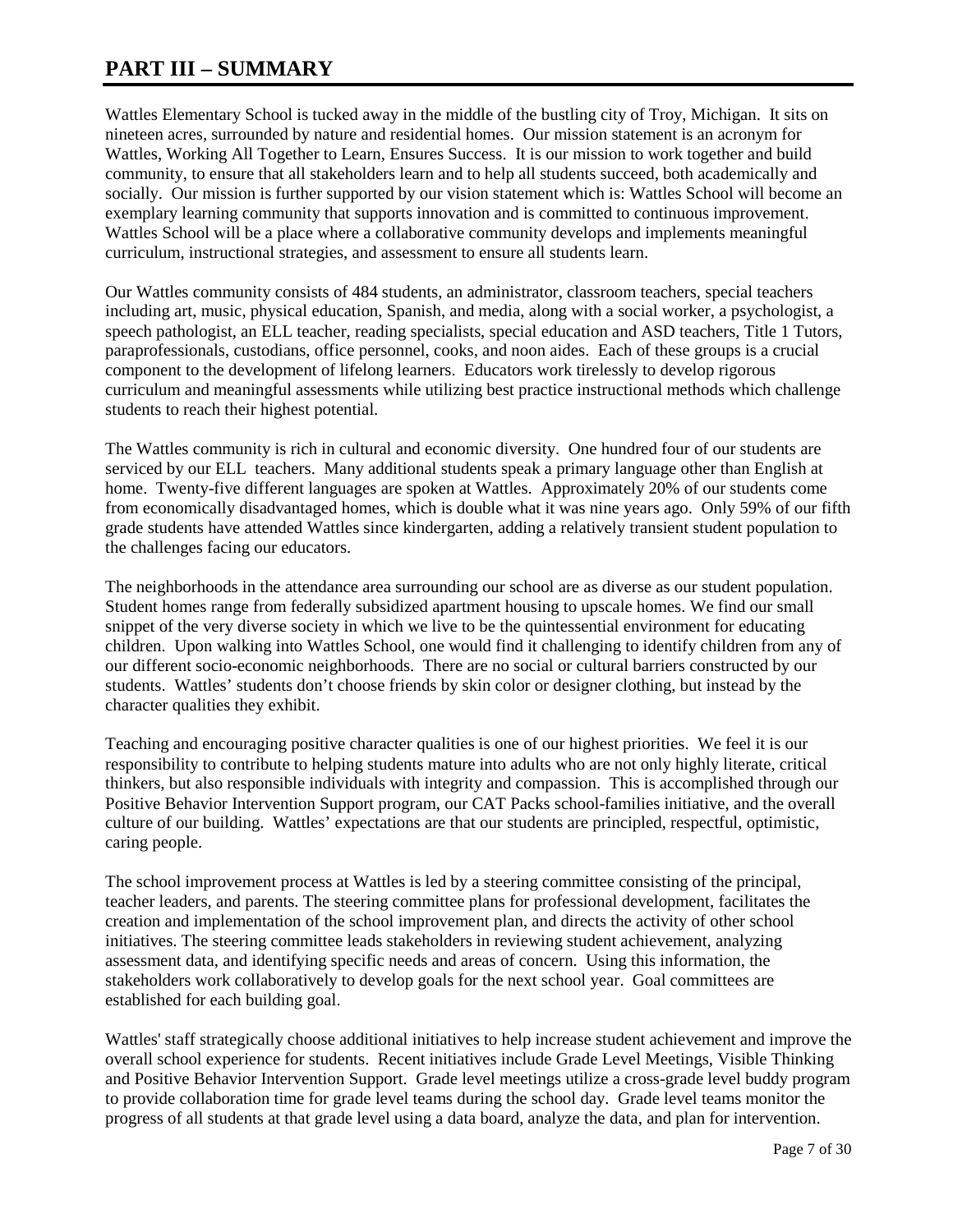Other resource staff is encouraged to attend meetings to provide additional expertise and experience in planning for and providing intervention.

The Wattles' staff is committed to creating a Culture of Thinking in our classrooms and throughout our school. We have devoted much of our collaboration time over the past three years to training staff in Visible Thinking routines, learning to analyze student thinking, and using that information to plan for instruction.

A diverse committee of educators work together to implement our multifaceted Positive Behavior Intervention Support plan. The committee developed a matrix of expected student behavior and consistent consequences. Staff members track behavior concerns and plan for intervention. We also have several positive incentives in place. We gather for "Wildcat Assemblies" twice a month to celebrate our school community and all that we achieve together. We build community with our cross-grade level "CAT Packs" which stay consistent throughout a student's entire time at Wattles. "CAT Pack" meetings focus on antibulling lessons and positive character education.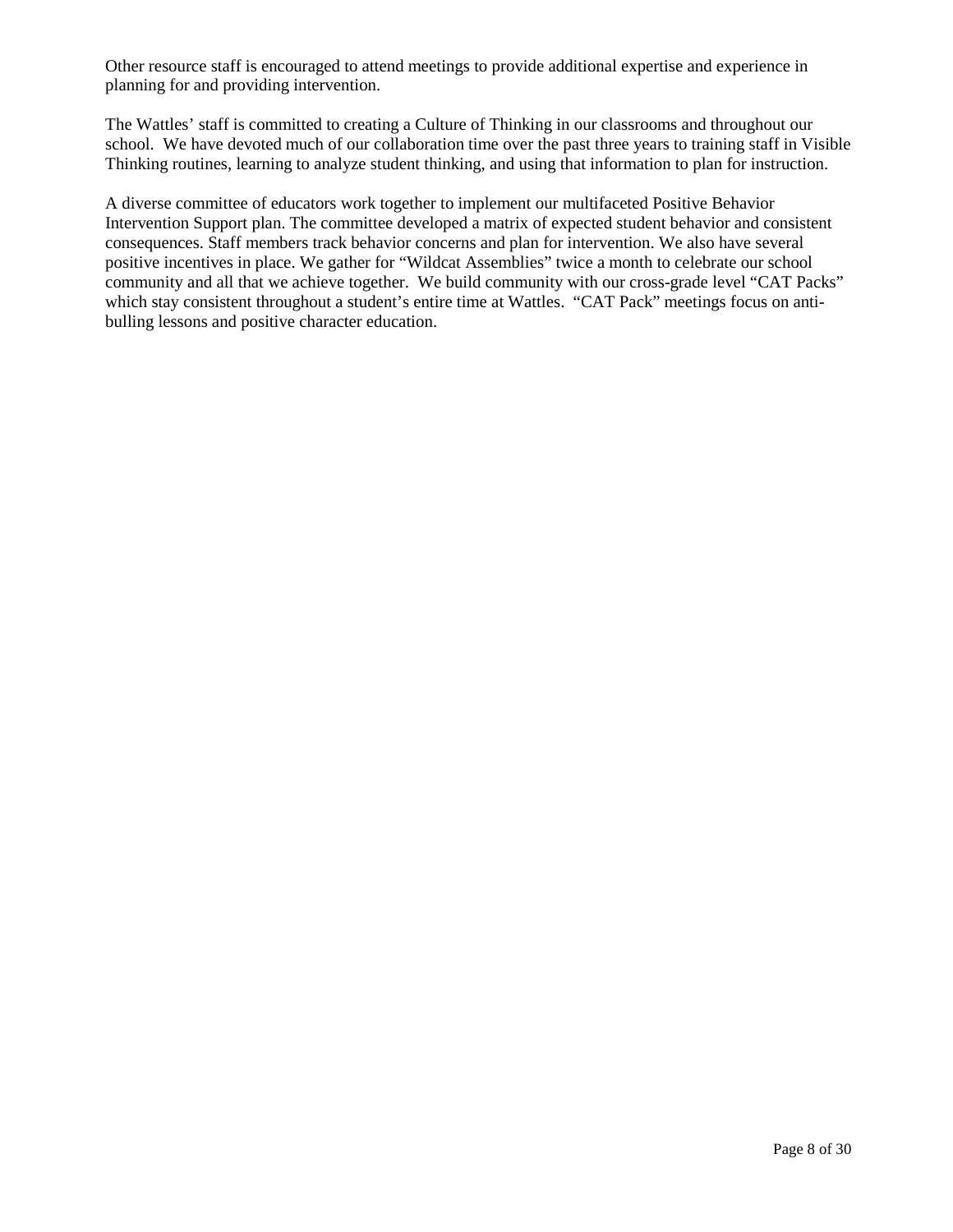# **1. Assessment Results:**

a) Each year, public school students in grades 3-9 are required by the state of Michigan to take the Michigan Educational Assessment Program (MEAP) test. Students are tested in mathematics, reading, writing, science and social studies. MEAP test scores are reported based on four categories-Not Proficient, Partially Proficient, Proficient, and Advanced. Students who score at the Proficient level or the Advanced level are considered to be on track for career/college readiness. Students who score at the Advanced level exceed expectations indicating substantial understanding and application of key concepts. The Proficient performance level indicates understanding and application of key expectations. The students who are at the Partially Proficient level need assistance to improve achievement indicating performance is not yet proficient. A student scoring at the Not Proficient level needs intensive intervention and support to improve achievement.

In addition to the MEAP, we use the Fountas and Pinnell-Benchmark Assessment System. The Fountas and Pinnell assessment is an individualized assessment that provides a student's reading level and information on reading behaviors. Collaborative teams in grade levels K-5 develop and administer district common assessments based on the Math Expressions program and common core. These assessments are used to make sure that students have mastered the materials that were taught and re-teaching groups are organized based on the needs identified through these assessments. The Troy Writing Assessment is administered in each grade level in the fall and spring and is scored using a locally developed rubric (based on Common Core standards) to determine a student's strengths and weaknesses in writing. The Iowa Test of Basic Skills test is administered in the 5th grade and is used to identify strengths and weaknesses of each student in the areas of math and language arts to determine appropriate placement for middle school.

b) Wattles Elementary School consistently outperforms the county and state in terms of the percentage of students who meet or exceed expectations at either the Advanced level or the Proficient level of proficiency on the Michigan Educational Assessment Program tests. When reviewing the building MEAP data, we saw a significant improvement from our current 4th graders. In math, 2011-2012, 84% of these students were proficient and as 4th graders in 2012-2013, 88% were proficient with the percentage of advanced students rising 30%. These students demonstrated similar growth in reading--81% proficient to 87% proficient. We saw significant improvement in the 5th grade science scores and attribute that improvement to our focus on claim-evidence-reasoning writing as described in the common core standards. The current group of 5th grade students has shown an increase in the percent of students proficient each year from 3rd through 5th grade.

We were designated as a Michigan Focus school in 2012 based on the achievement gap in student results on the MEAP between high and low achieving students. Wattles staff worked collaboratively to develop and implement research-based strategies to support the low achieving students. One of the interventions implemented by general education staff, Title I tutors, and reading specialists were Leveled Literacy Intervention Kits. "I" time (Intervention Time) was created throughout the academic day for each grade level to receive 30 minutes of support by Title I tutors, reading specialists, and ESL staff. During this time, resource staff provide intensive instruction and remediation in small groups based on academic need. Monthly grade level meetings are held during the school day to analyze assessment data to determine additional interventions. These meetings provide an opportunity for grade level teams to benefit from the expertise of the specialized support staff. Grade level teachers received professional development on implementing a program entitled "Mastering the Basic Math Facts." Classroom teachers and Title I tutors work closely to identify learning concerns for each individual student and plan targeted interventions. Specific checklists were developed to help monitor student growth. Staff also participated in the Superintendent's Challenge which provided additional academic and social mentoring to our highest at risk population in fifth grade. Wattles received grants which were used to purchase additional math, science, and social studies manipulatives.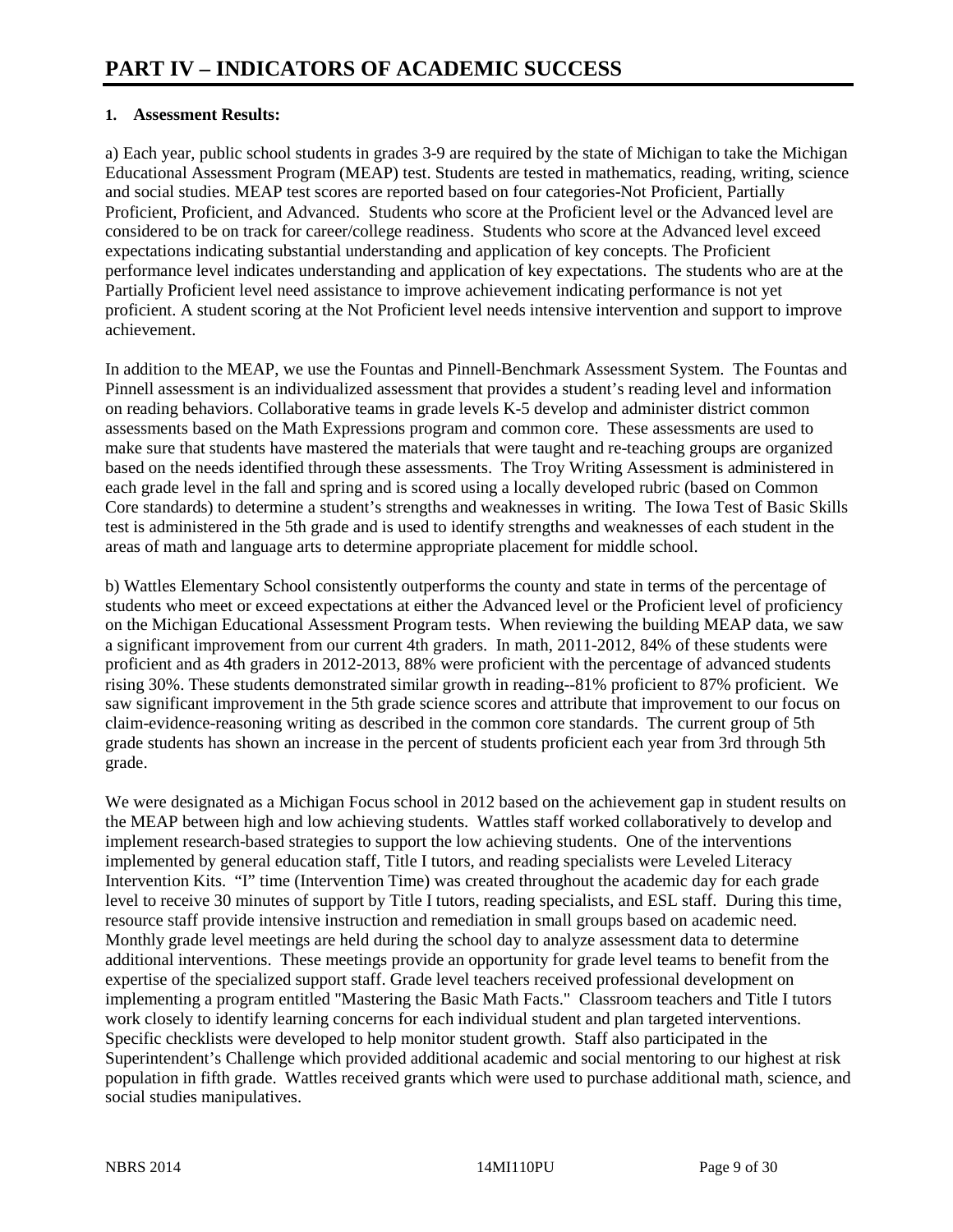## **2. Using Assessment Results:**

Each year the staff at Wattles reviews and analyzes a variety of assessment data including MEAP, Fountas and Pinell, common assessments, as well as teacher developed assessments to identify learning trends and to develop school improvement goals. Goal committees are established to plan strategies and activities to successfully work toward achieving each goal. To support implementation of the strategies and activities, each goal committee provides necessary professional development and resources to teachers. Throughout the year, goal committees monitor data to ensure deep implementation. Each fall, a goal night is held with the purpose of informing families of our school improvement goals. Parents leave with greater understanding of our goals along with strategies to support the goals at home.

Assessments are analyzed at grade level meetings to monitor student progress. As a team, we determine how specialized staff and resources can best be allocated to meet the needs of all students within a grade level. These monthly grade level meetings provide time for the team to determine if an intervention is working and make adjustments as necessary.

While our school uses a variety of externally developed assessments, staff value formative assessments which are used daily to inform our teaching and to make sure that all students are challenged and supported. Our formative assessment practices ensure student achievement remains on track and provide students and their family feedback on student growth. Formative assessments such as math talk, written reflections, and guided projects involve students in their own assessment. Giving children the opportunity to understand where they are in relation to learning targets and providing them with feedback help to motivate and guide their own learning. Formative assessment results are used by students, teachers, and families to understand individual student learning needs. Summative assessments like the MEAP are reported to the community through district and school communications, including but not limited to email, newspaper, and websites.

Since the 2010-11 school year, Wattles has embraced Visible Thinking as a formative assessment. Visible Thinking helps to make tangible what thinking centered classroom looks like. Making thinking visible promotes student interest and commitment to their own learning. These formative assessments promote an attitude toward thinking and learning that is open minded and curious. We have seen a deeper understanding of content, greater motivation, and improved attitudes toward learning since instituting the formative assessments that make up Visible Thinking routines. Parents also become aware of the thinking routines and the vocabulary of thinking is shared at home.

## **3. Sharing Lessons Learned:**

Our Wattles' staff has had numerous opportunities to share successful strategies with other educators. The building principal has presented on "Inquiry Based School Improvement" to school leadership teams in Oakland County. The building principal has also mentored aspiring principals in Oakland County. Staff are regularly asked to mentor newly hired teachers in the district. Staff also delivered a presentation on "Effectively Using Data Binders in the Classroom" at an Oakland County PLC Sharing Day which was sponsored by the Intermediate School District. The Wattles' leadership team presented a protocol we developed for successful grade level meetings at a recent district school improvement meeting. Audience members included leadership teams from each of the 18 schools within the Troy School District. The reading specialist has presented at the statewide reading conference as well as numerous in-district professional development sessions on reading, writing, and word study. Numerous teachers have participated on district curriculum committees and presented their work to colleagues. Teachers have written and piloted units of study which have been adopted county-wide. These teachers also trained colleagues on how to successfully implement these new units of study. A variety of staff members have presented to district principal groups and to the Troy Board of Education. Staff have had opportunities to present "Tips on how to Effectively Utilize Technology in the Classrooms" including smartboard lessons and IPAD integration to colleagues in the district.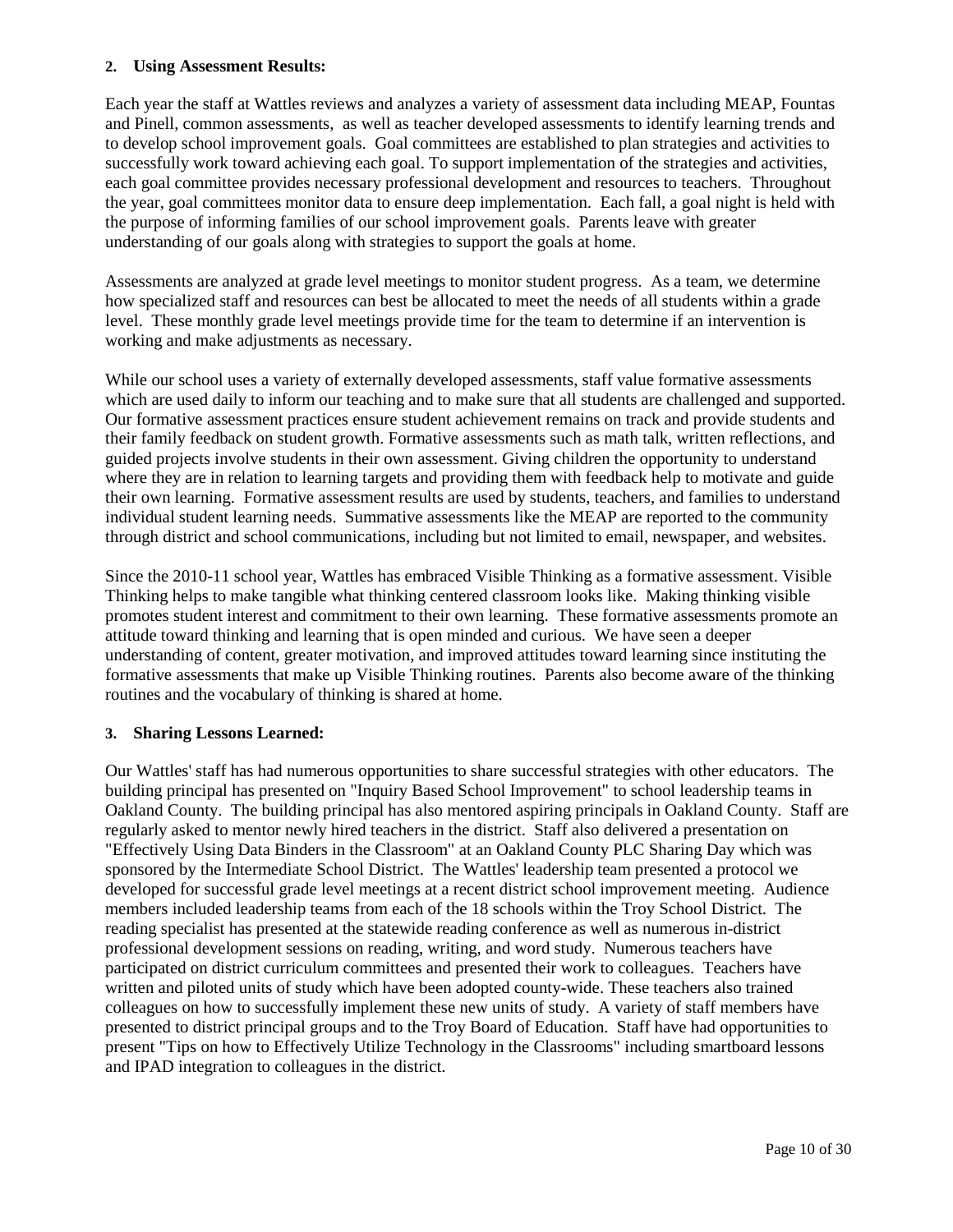Teacher labs are held regularly at Wattles in which a classroom teacher opens his/her classroom door to grade level colleagues across the district. Teachers first preview with their colleagues on what they will be observing in the classroom. The teacher then models the successful teaching strategy in the classroom. The experience culminates with rich discussion afterwards on implementation tips.

A priority of the Wattles' staff is to share lessons learned with our parent community. We host several evening events which provide an opportunity to share knowledge with our parents and to build community. Topics for these sessions include kindergarten literacy, facilitating learning for ESL students, word study and reading tips for Title I families, math games, and themed reading events.

# **4. Engaging Families and Community:**

The Wattles' staff works hard to engage our school families. As referenced above, the numerous evening events that we host provide the opportunity for parents to become partners in educating our students. Research shows that students with involved parents are more likely to be better motivated and experience more academic success.

Family members serve in many different volunteer capacities at Wattles. Our Parent Teacher Organization is very active and essential to supporting our school. The PTO sponsors many social events to help welcome families and foster relationships in our school community. They provide funding for school assemblies, field trips, classroom magazines, classroom libraries, and additional materials to enrich our students' learning experience. Parents and other family members volunteer on a regular basis reading with students, facilitating learning centers, assisting with technology, providing services in the media center and preparing materials. The involvement of all stakeholders is essential to our school improvement process and parents are valued members of our leadership team.

Every school has students who benefit from extra support, but our support is unique and specialized. Our Title I funding allows us to provide tutors and materials for our at-risk students. We strive to engage parents in helping these students at home by communicating with them through Title I newsletters and evening events. In the fall, we conduct a survey of our Title I parents to identify areas of need and how we can best help them. Results of the survey are used to plan parent/child nights where we provide materials and suggestions for supporting learning at home.

We consider ourselves very fortunate to have partnerships with a multitude of community resources. Three area churches provide economically disadvantaged Wattles' students with backpacks, school supplies, haircuts, Thanksgiving meals, Christmas gifts, and weekly food bags. Both our city police and fire departments come into our school to educate our students about safety. Our students are further informed on the dangers of smoking by an area hospital and on disability awareness shared with us by a neighboring school district. In addition, we also have local community members, outside of our school family, who invest their time and talents to benefit our students. These volunteers serve in capacities ranging from tending our gardens to managing our "Literacy Library" to working with small groups of students.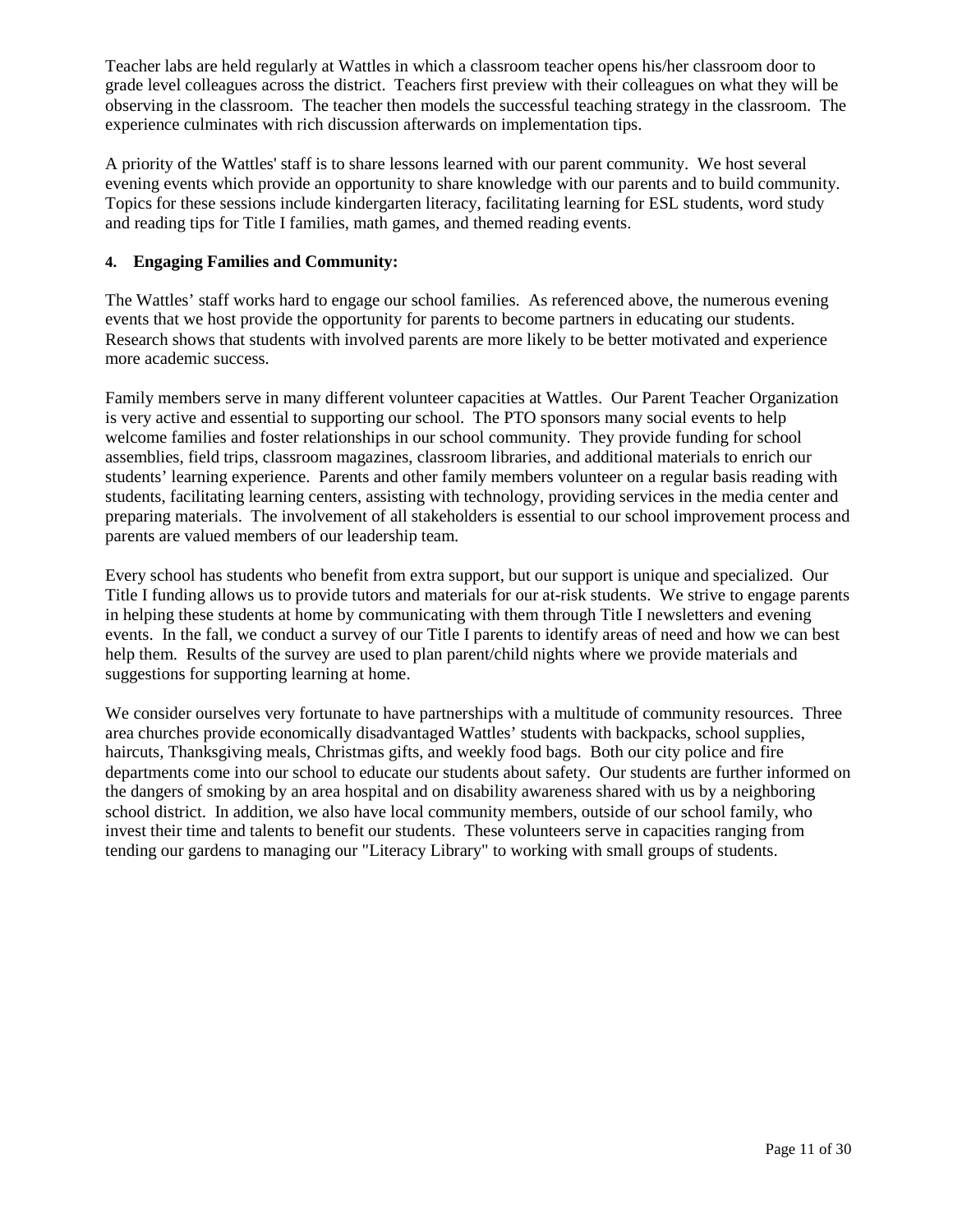# **1. Curriculum:**

MAISA (Michigan Association of Intermediate Administrators) Reading and Writing Units of Study, developed at Oakland Schools, are based on the Common Core State Standards. Using the workshop model, the units of study encompass grades K-5 in reading and writing. Units of study are consistent across grade levels: reading and writing narratives, informational text, opinion and persuasive genres are included in all grade levels and form a continuum of learning. Both curriculums begin instruction with whole class grouping; the teacher thinking aloud while reading mentor texts. Each lesson has a specific focus and this thread runs through small group and individualized instruction.

The math curriculum uses Houghton Mifflin Harcourt's Math Expressions. It is an inquiry-based curriculum, focused on the Common Core State Standards. Students study a small number of mathematical concepts, allowing them the time to develop the knowledge to build in-depth understanding of major mathematical ideas. Students invent, question, model, represent and explore, but also learn and practice important math strategies. Mathematics content and models connect and build across the grade levels to provide a progression of teaching and learning.

At Wattles, our science curriculum is based on the Michigan Grade Level Content Expectations (GLCEs). We utilize science kits (a combination of Foss kits and district developed kits). These materials help students to deeply understand the content and processes of life, earth and physical science promoting inquiry and discussion. Each unit involves many hands-on experiences including experiments and studies of plants and animals. Digging deeply into science content, students work in groups to observe, hypothesize and evaluate. Informational texts included in the science kits allow students to gain content knowledge and practice strategies taught in reading workshop. Wattles' students use the claim-evidence-reasoning protocol throughout all science units.

The GLCEs form the basis of our social studies instruction. Beginning close to home and expanding into the United States and United States history, our students make connections to their lives and gain content knowledge.

Art and music classes engage students and allow them to showcase their talents from kindergarten to fifth grade. The art curriculum is based on the GLCEs. The art teacher utilizes large group, small group and hand over hand individualized instruction. Elements and principles of design are introduced and reinforced. Connections to other content areas such as math and history are made and live demonstrations, use of technology, Visible Thinking Routines and project examples guide students in creating art. Our music curriculum is based on the national standards. Music activities include singing, dancing, listening, composing and playing instruments. Our teachers have a wide range of expertise, exposing our students to their distinct talents through the years. Specific instrumental music instruction begins in 5th grade.

Physical education classes encourage healthy habits by individual fitness testing and goal setting. Teachers have "Fitness Folders" to record and monitor each student's progress. Awards are given to high achieving students. A variety of instructional groupings are used depending on the skill or sport being taught. The curriculum was written by district teachers and is based on the GLCEs. The path to a healthy lifestyle culminates in a 5th grade fitness run.

Students in grades 3-5 participate in a weekly Spanish class. The curriculum is designed to promote global awareness and cross-cultural understanding as well as to develop writing, speaking, reading, and listening skills in English and Spanish. Each year of study advances the child's language skills leading to the yearlong Spanish class in 6th grade.

Our media curriculum is based on state standards and was written by Troy School District teachers. Both teachers and students use technology in lessons about online resources and research technology in a variety of contexts. The Wattles Media Center prides itself upon the wide variety of choices offered to students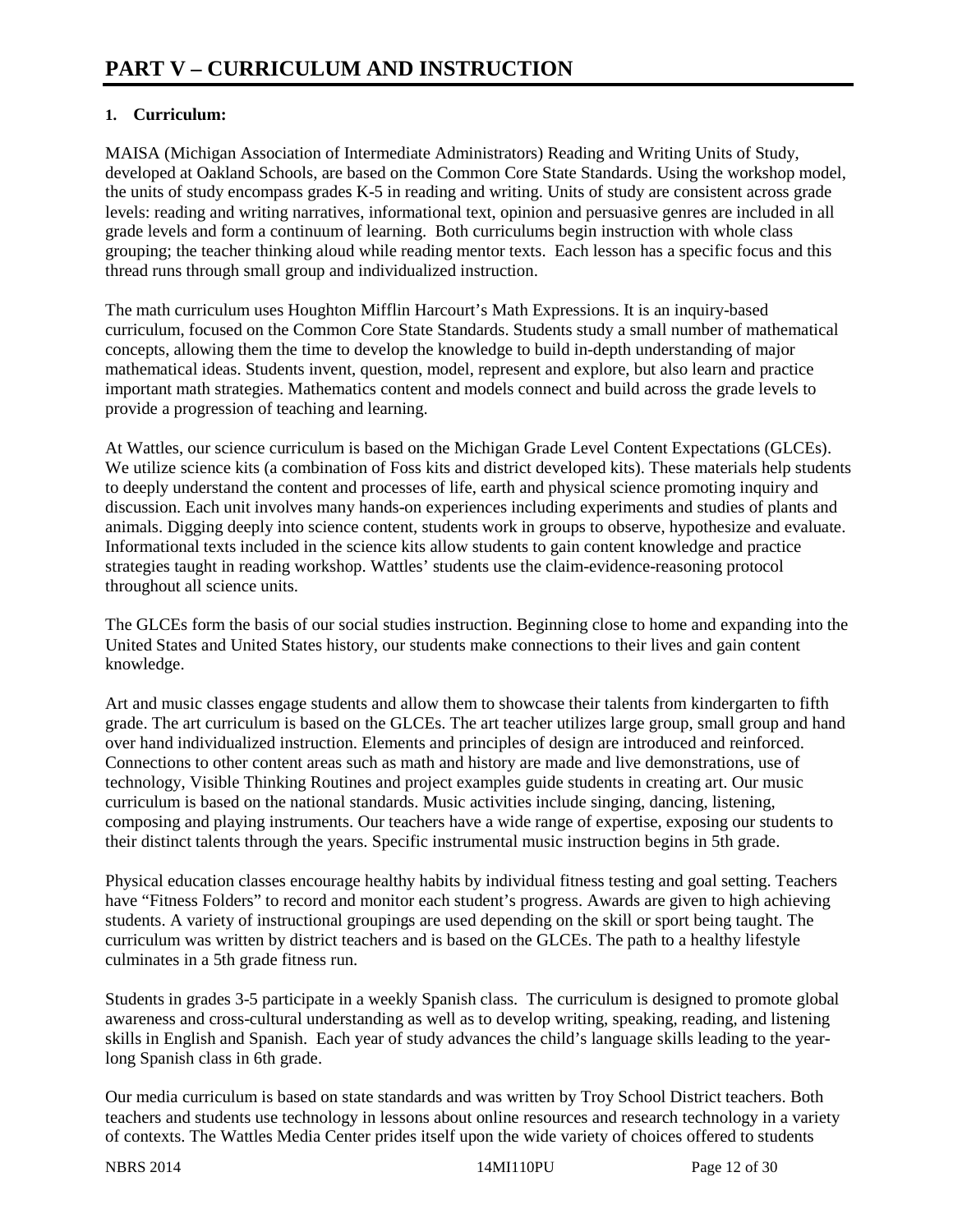when checking out books to read at home. A recently implemented program, which involves students taking home a backpack filled with a stuffed animal and a corresponding book, engages and motivates students to read at home.

Technology is a very important part of each curriculum area. Various devices (Smartboards, iPads, laptops, etc.) allow for the differentiation of instruction, practice of skills and the completion of project based assessments.

# **2. Reading/English:**

Reading and Writing Workshop is the instructional model used in the Troy School District that challenges students to continually develop their skills in reading, writing, listening and speaking resulting in skilled readers and writers who are thinkers that effectively comprehend and communicate.

Workshop empowers students in comprehension and skill acquisition by providing a structured environment that fosters a love of reading and writing by allowing students to engage with text in authentic and meaningful ways. Workshop was chosen because the teachers know it empowers them to differentiate instruction in order to accommodate the learning needs of all students. Many of our teachers worked on the District and County level to write these units of study. They develop additional activities using technology which support all students and share them with other teachers in the district.

Students experience a variety of genres and authors as literacy competencies are developed through narrative and informational units of study scaffolded across the grade levels to provide a progression of teaching and learning that aligns with the Common Core State Standards.

Research points out that the Workshop model allows a teacher time to differentiate instruction to best meet the varying needs of students. Workshop encompasses several instructional methods: whole group, small group and individualized instruction. A short focused mini-lesson is followed with independent practice of the teaching point. During this time, teachers gather small groups for a lesson relating to the teaching point using books at the students' instructional level or individually conference with students. The small group and individual conferences address the needs of both low and high achieving students. Students shop for 'just right' books in the classroom library. If a student needs additional books beyond the classroom library, a "Lending Library" in the Reading Room is available to meet the needs of all students.

Assessments for reading include the Fountas and Pinnell Benchmark Reading System, test scores from the MEAP, ITBS and CogAT, anecdotal records, rubrics and checklists. All together, these assessments guide and focus our instruction. Under-performing students are given additional instruction using the LLI (Leveled Literacy Instruction) materials four times a week.

Books from a variety of publishers are available for reading in the classroom: Houghton Mifflin Harcourt's Journeys, Scholastic, MacMillan McGraw Hill, Rigby, Wright Group, and many trade books. Wattles also has a Literacy Library for teachers to check out multiple copies of books for small group instruction.

## **3. Mathematics:**

The Troy School District uses Houghton Mifflin Harcourt's Math Expressions as the mathematics curriculum. These materials were chosen because they are based directly on the Common Core State Standards and they provide a wealthy array of support materials. Math Expressions supports teachers as they create an inquiry environment to encourage constructive discussion. Mathematics content and models connect and build across the grade levels to provide a progression of teaching and learning that aligns precisely with the Common Core State Standards for Mathematics. Through daily "Math Talk", students explain their methods and thinking. This allows students to become more fluent in applying their strategies. "Math Talk" also provides opportunities for students to hear the thinking of their classmates.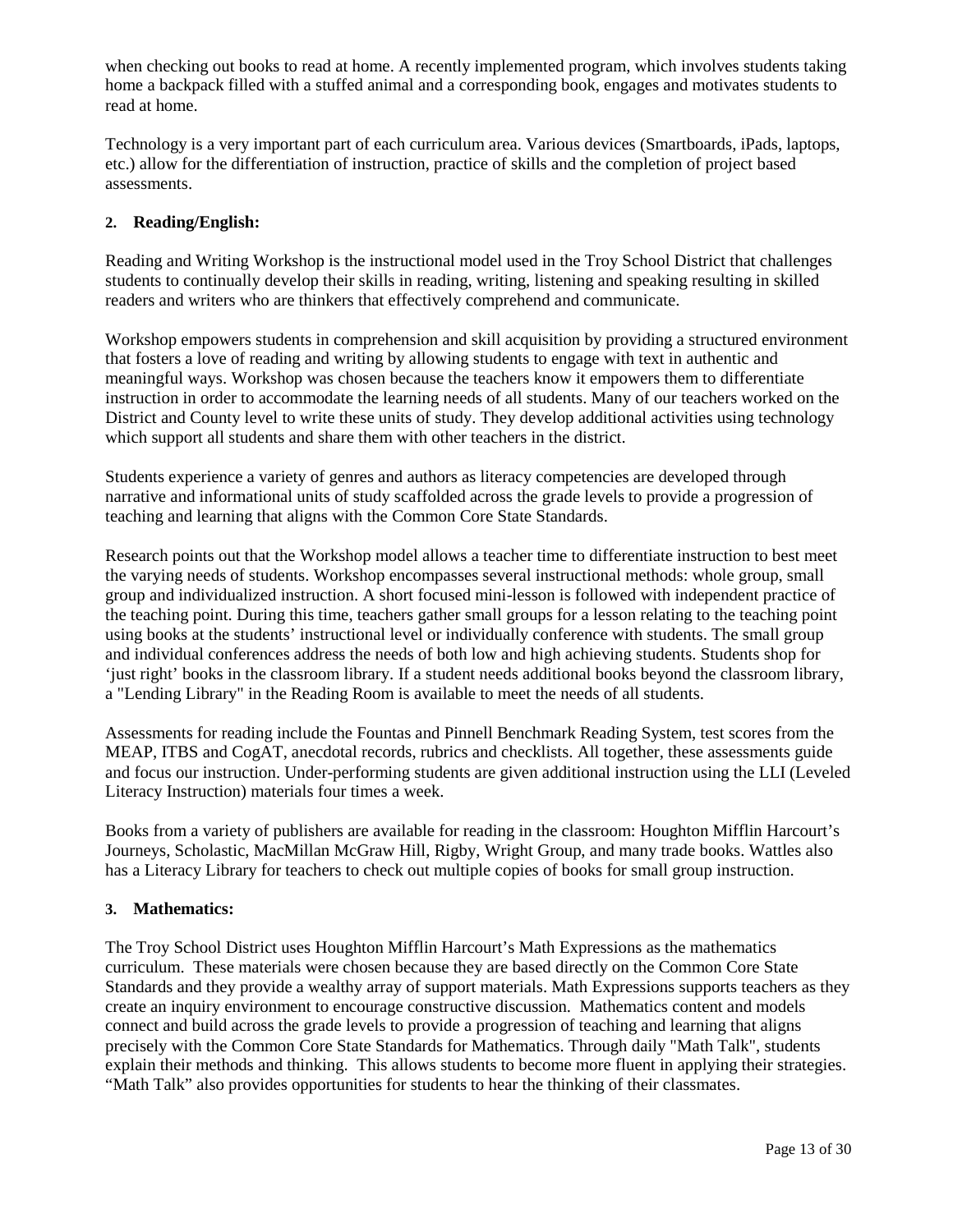Math Expressions provides differentiated pathways to mathematical tasks. Teachers carefully choose appropriate tasks to continually elicit student thinking, while building students' procedural fluency and conceptual understanding. These practices are not simply related to computation and the use of algorithms, but require students to problem solve, reason, communicate and make representations that show their thinking and learning. Students are required to make sense of problems and to persevere in solving them. Students must reason abstractly and quantitatively as well as construct arguments and critique the reasoning of others. Students are asked to create models that represent what they are learning in math connecting their learning to problems that might arise in the real world.

Teachers have a variety of resources available to differentiate instruction. Every Math Expressions lesson provides activity cards, games, and writing prompts for students having difficulty, students having success, and students seeking a challenge. Online resources provide additional intervention for students who are struggling. Tier 2 and Tier 3 interventions contain new instruction on prerequisite skills and scaffolded examples to build foundational knowledge necessary to be successful with grade level content. Parent support materials are available online as well, including access to online games. Wattles staff uses a wide variety of manipulatives and games for students needing extra practice. Another resource available for high performing students is a Math Center Challenges Easel. It includes activities, projects and puzzlers to help the highest math achievers reach their potential.

Many assessments are used to monitor the students' progress. Math Expressions end of unit tests, district common assessments, MEAP, ITBS and CogAT, anecdotal records, rubrics and checklists inform instruction and identify areas of strength and weakness.

# **4. Additional Curriculum Area:**

There are several reasons why we chose to highlight our Science Curriculum. First, it is a Troy School District school improvement goal and it is also a Wattles building improvement goal. Our students' scores surpass the county and state scores on the MEAP and have steadily increased over the past four years, but many students still do not score in the proficient range. We know that science scores are directly correlated to reading scores and we realize that in order to be career and college ready our students must improve their mastery of science content. Additionally, the curriculum is aligned with the Grade Level Content Expectations (GLCEs).

The Troy School District chose to use FOSS (Full Option Science System) materials because we believe that science is a discovery-based learning activity consisting of observing objects and events, thinking about how they relate to what is known, testing ideas, and generating explanations that integrate the new information into what is known.

The Foss kits are built around these ideas and provide everything that a teacher needs for the unit: current research on learning, effective instructional methodologies including hands-on active learning, inquiry, integration of content areas, embedded assessment and student discourse. Materials for experiments, specific lesson plans that include student recording/response sheets and trade books specific to the topic are also included in the kit. The FOSS materials are matched to the way students think at different developmental stages and provide an in-depth exposure of science content.

Low performing students and ESL students often do well with the hands-on nature of the investigations. They may need extra support with science content and the recording of their observations. Tutors give additional explicit instruction in vocabulary and background knowledge. Trade books written at the student's reading level can build content knowledge in a way that the student can better understand.

## **5. Instructional Methods:**

In language arts, the workshop model provides for whole group, small group and individualized instruction. Teachers work with students in small groups focusing on areas of need at the students' instructional level. Independent practice time also allows teachers to individually conference with students to further pinpoint instruction that will accelerate their progress.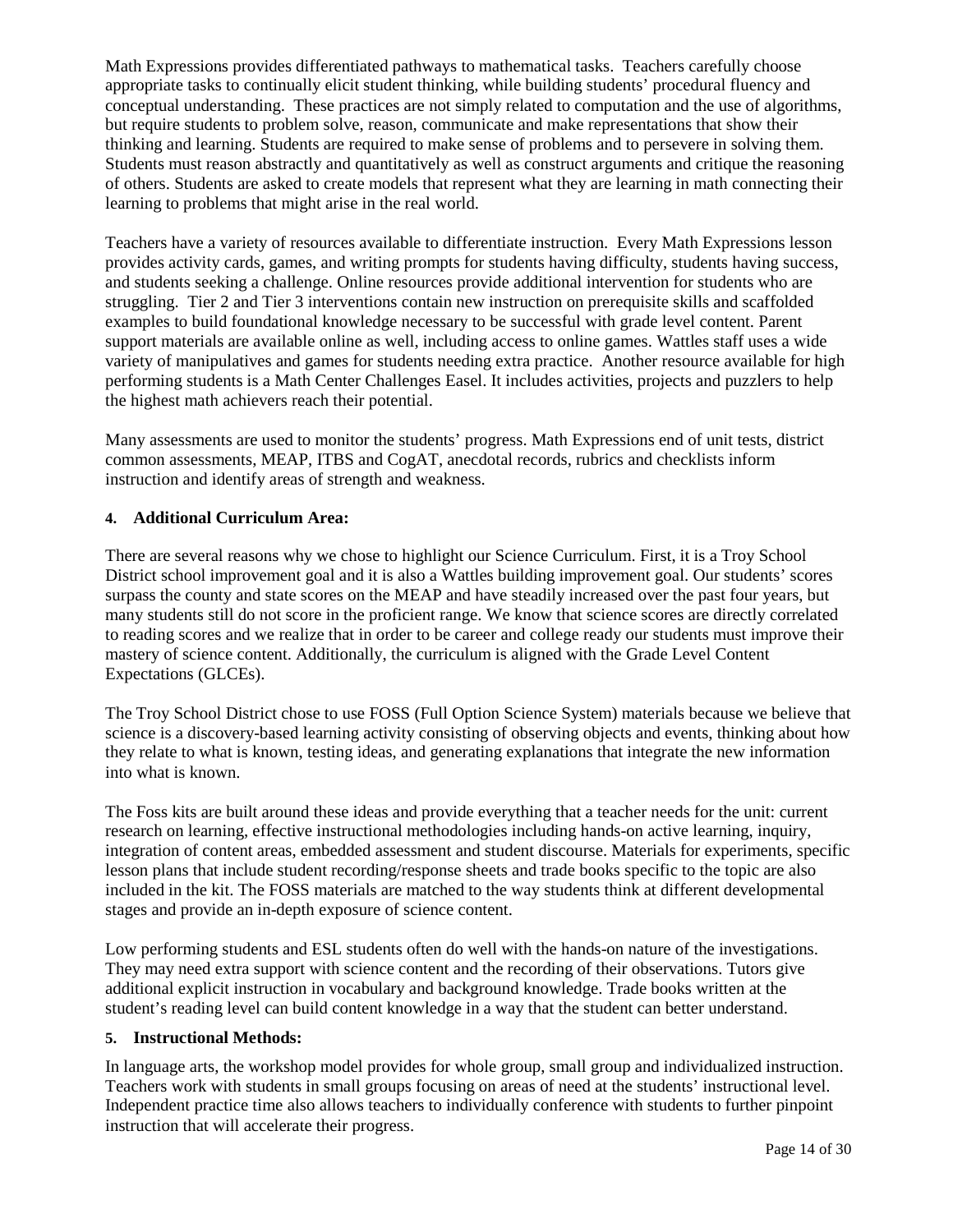Using several data points, abilities of all students in a curriculum area are identified. Staff plans interventions to meet the specific needs of the students involved. If the teacher doesn't have enough books, students check out independent reading materials at their level. This "Lending Library" is located in the Reading Teacher's room where she can guide the students in appropriate book choice. In May, Title I and ESL students choose between 6-20 books to read over the summer to maintain their reading progress over the summer.

Grade level intervention times allow the support of the entire Title I staff, reading specialists and ESL staff to work with the small groups of the lowest achieving students. Research based interventions such as guided practice, modeling, explicit teaching and using hands on manipulatives are chosen to reinforce new learning. LLI kits provide appropriate books and lesson plans that accelerate the learning of below level performing students.

The ESL and Title I staff provide small group instruction that coordinates with the grade level's science and social study units. This involves deeper instruction in vocabulary and background knowledge. Technology is often used as it can bring unknown concepts to life for a student.

In all subject areas, the use of software such as Power Point, Microsoft Publisher and Movie Maker allows us to differentiate a student's learning. In computer lab, students use websites to further individualize instruction while increasing motivation and providing student choice. Raz-kids and various math websites allow teachers to place all students at their instructional level and provide additional resources for practice at home.

In math instruction, the workshop method is also utilized - giving teachers an opportunity to individualize instruction. "Math Talk" involves students using math vocabulary when talking to classmates about how they solved a problem. Viewing a math problem from different perspectives helps a student internalize important math concepts.

## **6. Professional Development:**

Wattles' teachers are provided with significant professional development at both the district and school level. Grade level meetings are held to promote understanding of expectations and best practices. In addition to grade level meetings, 4th and 5th grade teachers participate in teacher labs. Teachers observe one another's practice and then talk about the elements of effective instruction that they might have seen. Teacher labs provide an opportunity for job-embedded professional development that is deeply connected to their daily classroom practices. Teacher labs primarily focus on reading and writing workshop practices that promote individualized and differentiated instruction within classrooms promoting student learning.

Teaching and Learning Leaders (TLLs) support job-embedded professional development for 3rd grade teachers. These TLLs push into classrooms and offer job-embedded professional development and create opportunities for teachers to work together around student learning.

Early elementary teachers have been involved in professional development focusing on increasing their capacity to teach literacy. Teachers also engage in cross-grade collaboration encouraging conversation between grade levels. These are opportunities to share effective instructional strategies, formative assessments, and curricular outcomes which are ideal for learning and for sharing.

Over the past three years, Visible Thinking has been a focus of professional learning. Teachers use it to promote the students' deeper thinking and as a tool for formative assessment. We have engaged with other schools within the district and Oakland County as we learn the routines and practices that make up Visible Thinking. Teachers have eagerly used many routines with their classes and the students have responded with enthusiasm and greater understanding. Low performing students benefit greatly from Visible Thinking routines because the framework readily supports the deeper thinking of the students.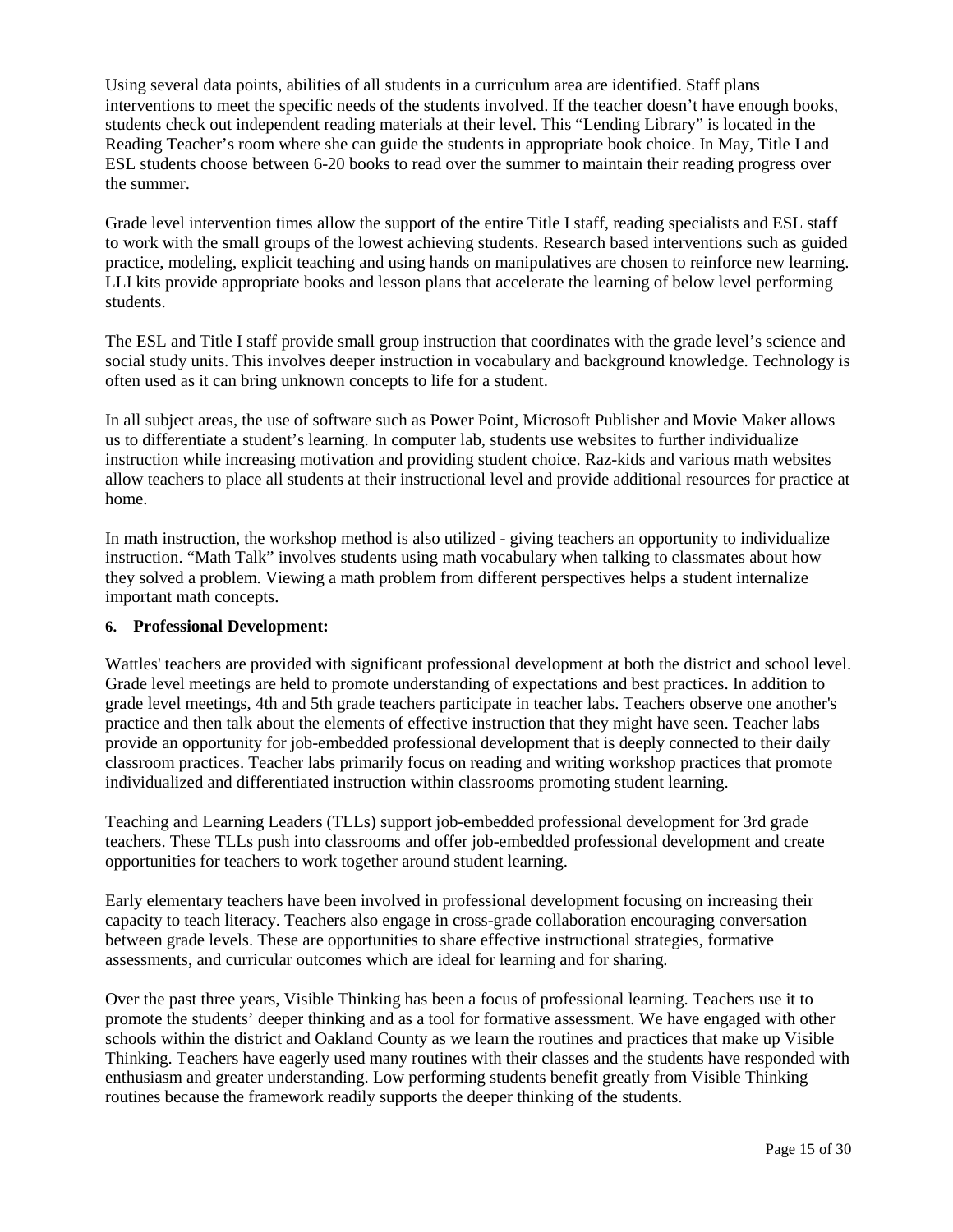With our school improvement goals in mind, collaborative professional development has focused on disciplinary content, instructional strategies for differentiation, and improved assessment practices in order to meet the needs of all students. Wattles staff members share their expertise and learn from one another. All stakeholders analyze data on high impact instructional strategies and on individual students. We determine an individual student's strengths and weaknesses and match interventions that will increase their learning. This has resulted in steady gains in student achievement.

# **7. School Leadership**

We recognize the unique skills and talents of each individual member of the Wattles School community. By promoting shared leadership in our building, we are able to fully benefit from the different strengths of our staff, parents, and students. Encouraging and equipping members of our school community to serve in leadership positions in which they are best qualified contributes to improving the effectiveness of our programs and ultimately student achievement.

The Wattles Learning Community (WLC) Steering Committee directs the work of our school improvement process. Teacher leaders chair the steering committee. Other members of the committee include the principal, additional staff members, and parents. The steering committee plans for professional development, facilitates the development and implementation of the school improvement plan, and directs the activity of other initiatives decided upon by the school community. Teacher leaders chair each of our building goal committees making certain the goals' strategies and activities are implemented and the data supporting progress toward the goal is documented.

Our principal's open door policy with parents, staff, and students welcomes questions, comments, and concerns as a way to ensure each student's needs are met. The principal and numerous staff members represent our school on district-wide committees writing curriculum, revising report cards, creating common assessments, and performing many other responsibilities. Teacher leaders also serve as the head of both visiting and presenting teams involved with our district internal review process.

Wattles School is fortunate to have teachers leading and serving on numerous committees directing the work of important initiatives in our building. Our PBIS committee, led by a teacher, promotes responsible behavior, provides positive incentives, and celebrates our successes. Our "Cat Pack school-families", also led by a teacher, build community, foster relationships of students with students and adults with students, and provide anti-bullying and positive character education lessons. One of our Title I Tutors leads our "We Care Club" that works to meet the social and emotional needs of students while planning service projects for our school. Our reading specialist coordinates the work of our Title I Tutors in identifying students, creating schedules, furnishing training, providing materials, and collecting data.

Parents of Wattles' students lead in may different capacities. Some serve on our WLC steering committee and many work as PTO officers or chair numerous PTO committees. Students help make decisions regarding classroom rules. Student leadership is exhibited through Student Council, Service Squad, and Safety Patrol.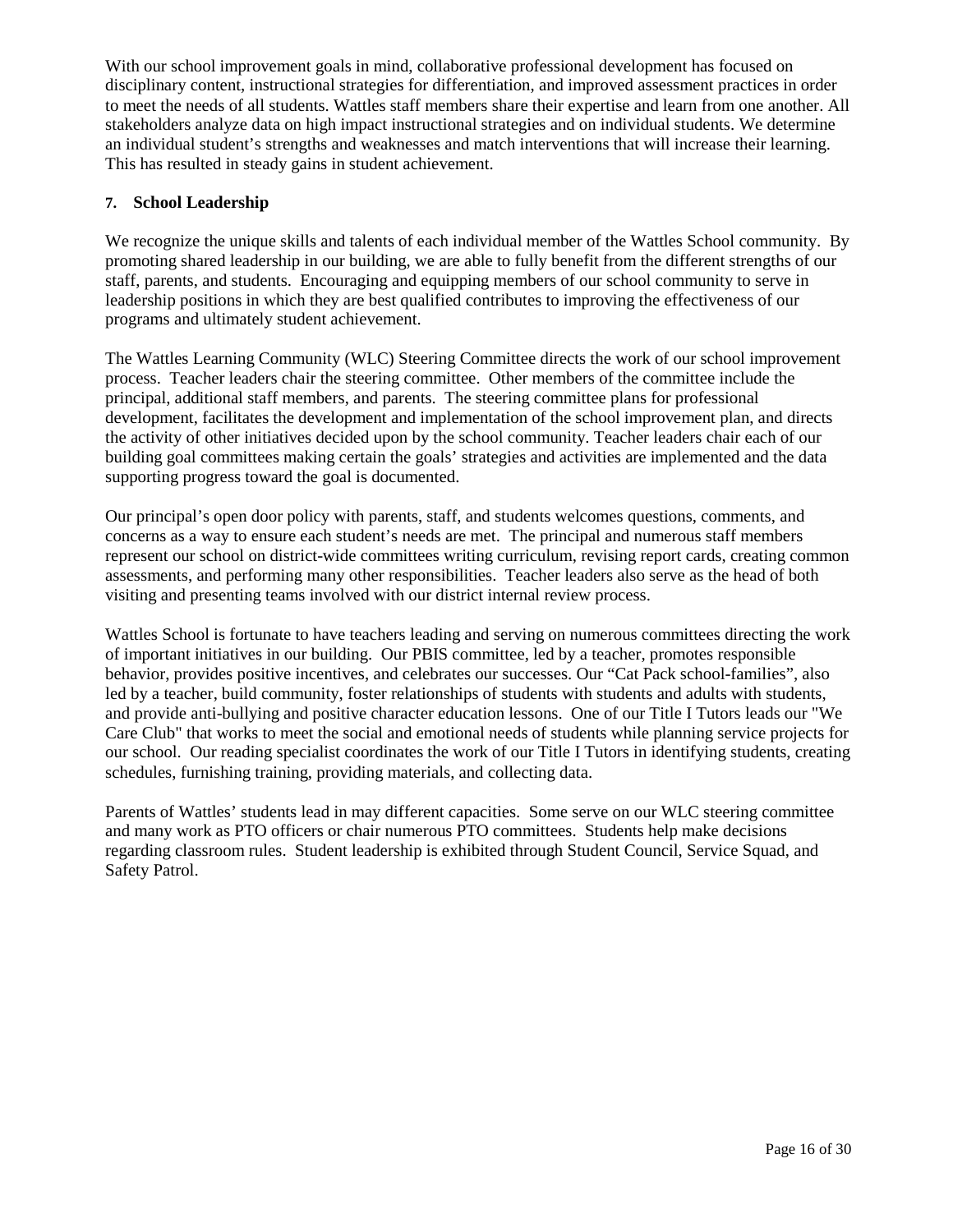**Subject:** Math **Test:** Michigan Education Assessment Program (MEAP) **All Students Tested/Grade:** 3 **Edition/Publication Year:** 2013

| School Year                                    | 2012-2013      | 2011-2012      | 2010-2011      | 2009-2010      | 2008-2009       |
|------------------------------------------------|----------------|----------------|----------------|----------------|-----------------|
| Testing month                                  | Oct            | Oct            | Oct            | Oct            | Oct             |
| <b>SCHOOL SCORES*</b>                          |                |                |                |                |                 |
| % Proficient plus % Advanced                   | 70             | 84             | 99             | 100            | 99              |
| % Advanced                                     | 22             | 16             | 89             | 89             | $\overline{78}$ |
| Number of students tested                      | 68             | 76             | 71             | 74             | 68              |
| Percent of total students tested               | 100            | 100            | 100            | 100            | 100             |
| Number of students tested with                 | $\overline{0}$ | $\overline{0}$ | $\overline{0}$ | $\overline{0}$ | $\overline{0}$  |
| alternative assessment                         |                |                |                |                |                 |
| % of students tested with                      | $\overline{0}$ | $\overline{0}$ | $\overline{0}$ | $\overline{0}$ | $\overline{0}$  |
| alternative assessment                         |                |                |                |                |                 |
| <b>SUBGROUP SCORES</b>                         |                |                |                |                |                 |
| 1. Free and Reduced-Price                      |                |                |                |                |                 |
| Meals/Socio-Economic/                          |                |                |                |                |                 |
| <b>Disadvantaged Students</b>                  |                |                |                |                |                 |
| % Proficient plus % Advanced                   | 40             | 69             | 100            | 100            | 100             |
| % Advanced                                     | 13             | 6              | 62             | 93             | 73              |
| Number of students tested                      | 15             | 16             | 13             | 14             | 11              |
| 2. Students receiving Special                  |                |                |                |                |                 |
| <b>Education</b>                               |                |                |                |                |                 |
| % Proficient plus % Advanced                   |                |                |                |                |                 |
| % Advanced                                     |                |                |                |                |                 |
| Number of students tested                      |                |                |                |                |                 |
| 3. English Language Learner<br><b>Students</b> |                |                |                |                |                 |
| % Proficient plus % Advanced                   |                | 93             | 92             | 100            | 94              |
| % Advanced                                     |                | 13             | 77             | 77             | 75              |
| Number of students tested                      |                | 15             | 13             | 22             | 16              |
| 4. Hispanic or Latino                          |                |                |                |                |                 |
| <b>Students</b>                                |                |                |                |                |                 |
| % Proficient plus % Advanced                   |                |                |                |                |                 |
| % Advanced                                     |                |                |                |                |                 |
| Number of students tested                      |                |                |                |                |                 |
| 5. African- American                           |                |                |                |                |                 |
| <b>Students</b>                                |                |                |                |                |                 |
| % Proficient plus % Advanced                   |                |                |                |                |                 |
| % Advanced                                     |                |                |                |                |                 |
| Number of students tested                      |                |                |                |                |                 |
| <b>6. Asian Students</b>                       |                |                |                |                |                 |
| % Proficient plus % Advanced                   | 71             | 100            | 100            | 100            | 100             |
| % Advanced                                     | 13             | 33             | 100            | 96             | 81              |
| Number of students tested                      | 31             | 27             | 17             | 25             | 16              |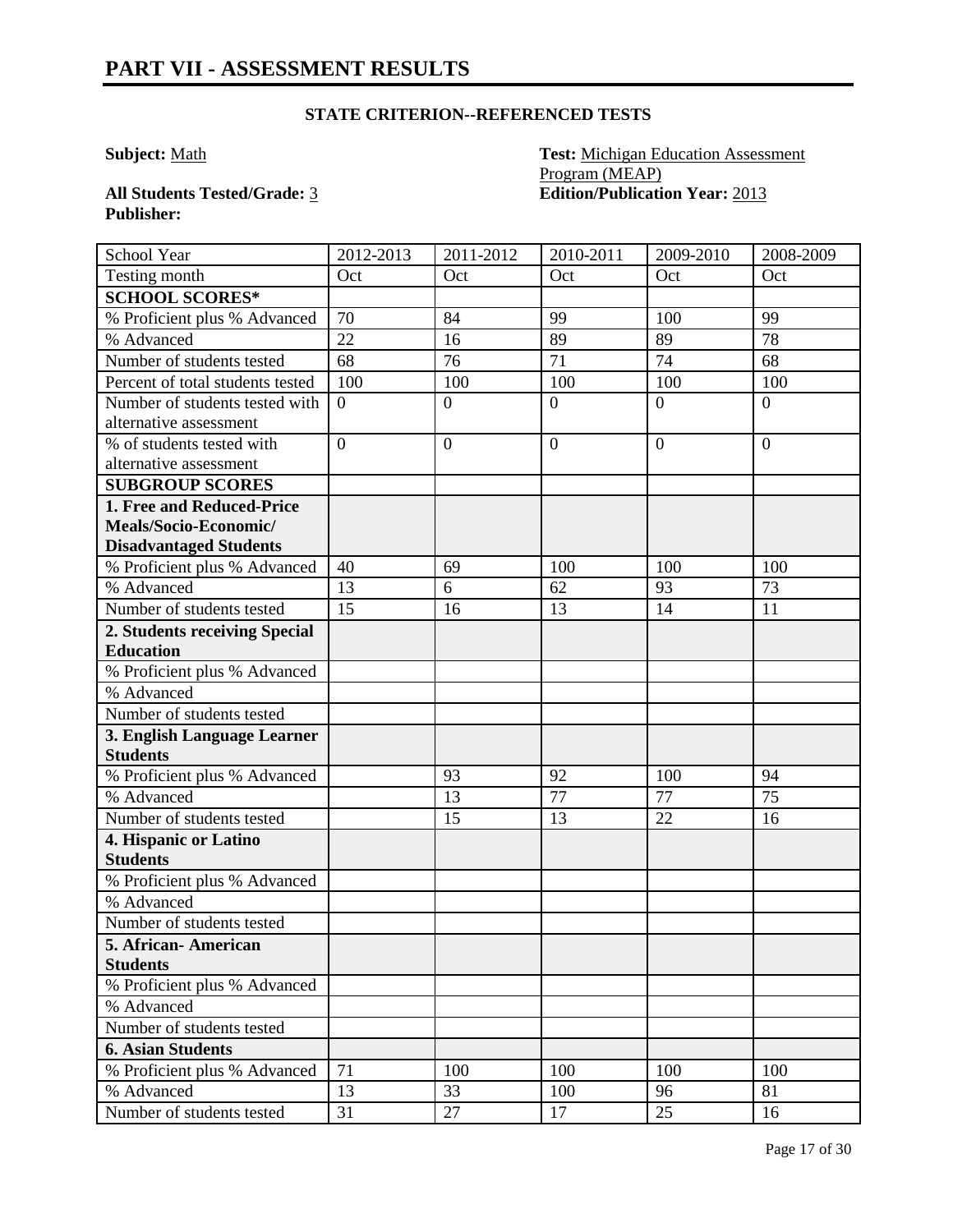| 7. American Indian or            |    |    |     |     |    |
|----------------------------------|----|----|-----|-----|----|
| <b>Alaska Native Students</b>    |    |    |     |     |    |
| % Proficient plus % Advanced     |    |    |     |     |    |
| % Advanced                       |    |    |     |     |    |
| Number of students tested        |    |    |     |     |    |
| 8. Native Hawaiian or other      |    |    |     |     |    |
| <b>Pacific Islander Students</b> |    |    |     |     |    |
| % Proficient plus % Advanced     |    |    |     |     |    |
| % Advanced                       |    |    |     |     |    |
| Number of students tested        |    |    |     |     |    |
| 9. White Students                |    |    |     |     |    |
| % Proficient plus % Advanced     | 71 | 77 | 100 | 100 | 98 |
| % Advanced                       | 13 | 8  | 93  | 90  | 88 |
| Number of students tested        | 31 | 39 | 43  | 39  | 41 |
| 10. Two or More Races            |    |    |     |     |    |
| identified Students              |    |    |     |     |    |
| % Proficient plus % Advanced     |    |    |     |     |    |
| % Advanced                       |    |    |     |     |    |
| Number of students tested        |    |    |     |     |    |
| 11. Other 1: Other 1             |    |    |     |     |    |
| % Proficient plus % Advanced     |    |    |     |     |    |
| % Advanced                       |    |    |     |     |    |
| Number of students tested        |    |    |     |     |    |
| 12. Other 2: Other 2             |    |    |     |     |    |
| % Proficient plus % Advanced     |    |    |     |     |    |
| % Advanced                       |    |    |     |     |    |
| Number of students tested        |    |    |     |     |    |
| 13. Other 3: Other 3             |    |    |     |     |    |
| % Proficient plus % Advanced     |    |    |     |     |    |
| % Advanced                       |    |    |     |     |    |
| Number of students tested        |    |    |     |     |    |

**NOTES:** Please note new cut scores to advanced and proficient were determined in the Fall of 2011. Please note under Subgroup Scores/English Language Learners/2012-2013, the number of students was fewer than 10, so there is no subgroup which is why the cell is blank.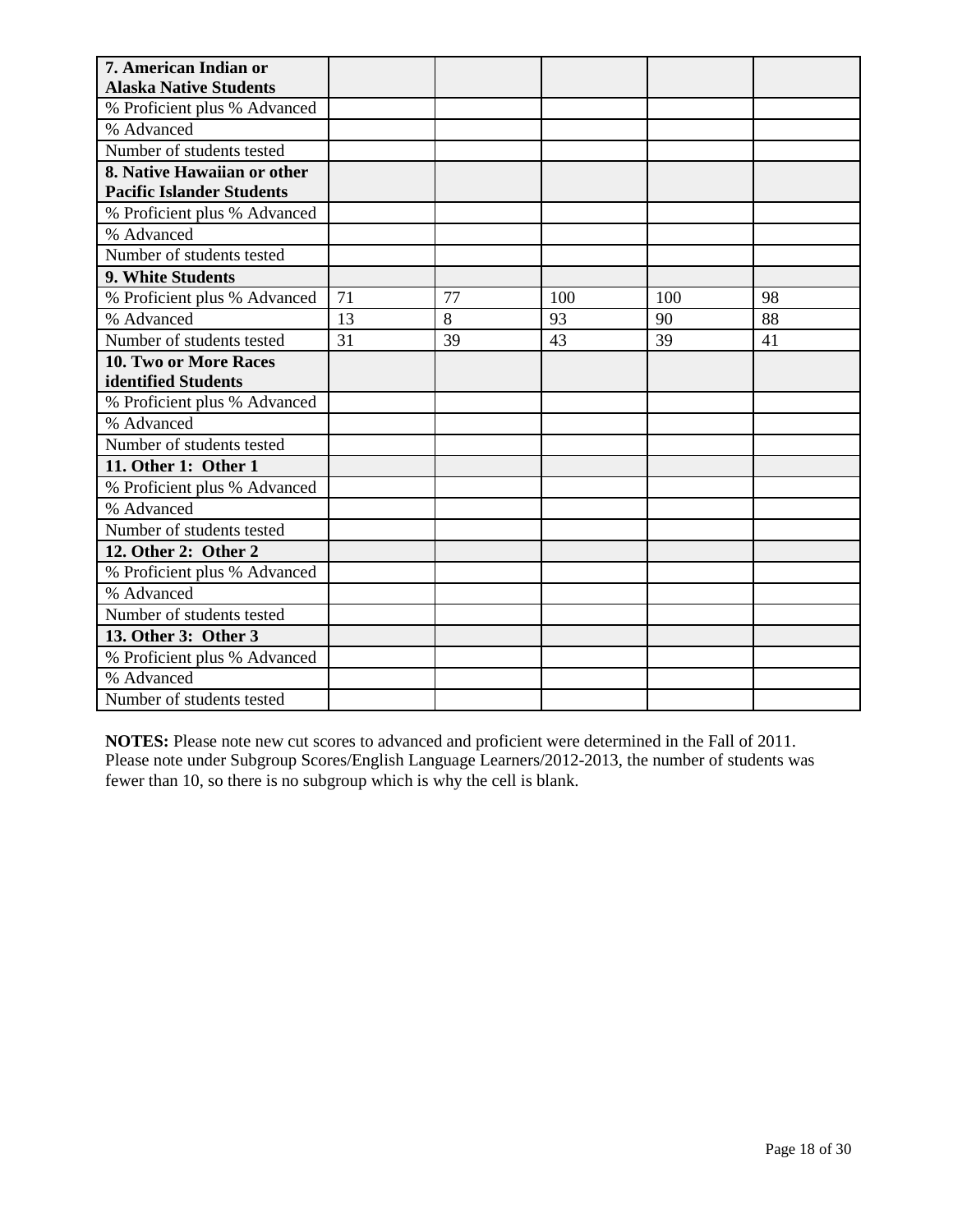# **Publisher:**

# **Subject:** Math **Test:** Michigan Education Assessment Program (MEAP) **All Students Tested/Grade:** 4 **Edition/Publication Year:** 2013

| School Year                                                                         | 2012-2013      | 2011-2012        | 2010-2011    | 2009-2010        | 2008-2009        |
|-------------------------------------------------------------------------------------|----------------|------------------|--------------|------------------|------------------|
| Testing month                                                                       | Oct            | Oct              | Oct          | Oct              | Oct              |
| <b>SCHOOL SCORES*</b>                                                               |                |                  |              |                  |                  |
| % Proficient plus % Advanced                                                        | 88             | 81               | 100          | 100              | 93               |
| % Advanced                                                                          | 46             | 25               | 87           | 76               | 81               |
| Number of students tested                                                           | 78             | 75               | 71           | 72               | 70               |
| Percent of total students tested                                                    | 100            | 100              | 100          | 100              | 100              |
| Number of students tested with<br>alternative assessment                            | $\overline{0}$ | $\boldsymbol{0}$ | $\mathbf{0}$ | $\boldsymbol{0}$ | $\boldsymbol{0}$ |
| % of students tested with<br>alternative assessment                                 | $\overline{0}$ | $\overline{0}$   | $\mathbf{0}$ | $\overline{0}$   | $\overline{0}$   |
| <b>SUBGROUP SCORES</b>                                                              |                |                  |              |                  |                  |
| 1. Free and Reduced-Price<br>Meals/Socio-Economic/<br><b>Disadvantaged Students</b> |                |                  |              |                  |                  |
| % Proficient plus % Advanced                                                        | 79             | 36               | 100          | 100              |                  |
| % Advanced                                                                          | 32             | $\overline{7}$   | 67           | 62               |                  |
| Number of students tested                                                           | 19             | 14               | 12           | 21               |                  |
| 2. Students receiving Special                                                       |                |                  |              |                  |                  |
| <b>Education</b>                                                                    |                |                  |              |                  |                  |
| % Proficient plus % Advanced                                                        |                |                  |              |                  |                  |
| % Advanced                                                                          |                |                  |              |                  |                  |
| Number of students tested                                                           |                |                  |              |                  |                  |
| 3. English Language Learner<br><b>Students</b>                                      |                |                  |              |                  |                  |
| % Proficient plus % Advanced                                                        |                | 64               | 100          | 100              |                  |
| % Advanced                                                                          |                | 14               | 77           | 72               |                  |
| Number of students tested                                                           |                | 14               | 13           | 18               |                  |
| 4. Hispanic or Latino<br><b>Students</b>                                            |                |                  |              |                  |                  |
| % Proficient plus % Advanced                                                        |                |                  |              |                  |                  |
| % Advanced                                                                          |                |                  |              |                  |                  |
| Number of students tested                                                           |                |                  |              |                  |                  |
| 5. African-American                                                                 |                |                  |              |                  |                  |
| <b>Students</b>                                                                     |                |                  |              |                  |                  |
| % Proficient plus % Advanced                                                        |                |                  |              |                  |                  |
| % Advanced                                                                          |                |                  |              |                  |                  |
| Number of students tested                                                           |                |                  |              |                  |                  |
| <b>6. Asian Students</b>                                                            |                |                  |              |                  |                  |
| % Proficient plus % Advanced                                                        | 100            | 84               | 100          | 100              | 100              |
| % Advanced                                                                          | 79             | 26               | 95           | 88               | 96               |
| Number of students tested                                                           | 28             | 19               | 19           | 16               | 24               |
| 7. American Indian or<br><b>Alaska Native Students</b>                              |                |                  |              |                  |                  |
| % Proficient plus % Advanced                                                        |                |                  |              |                  |                  |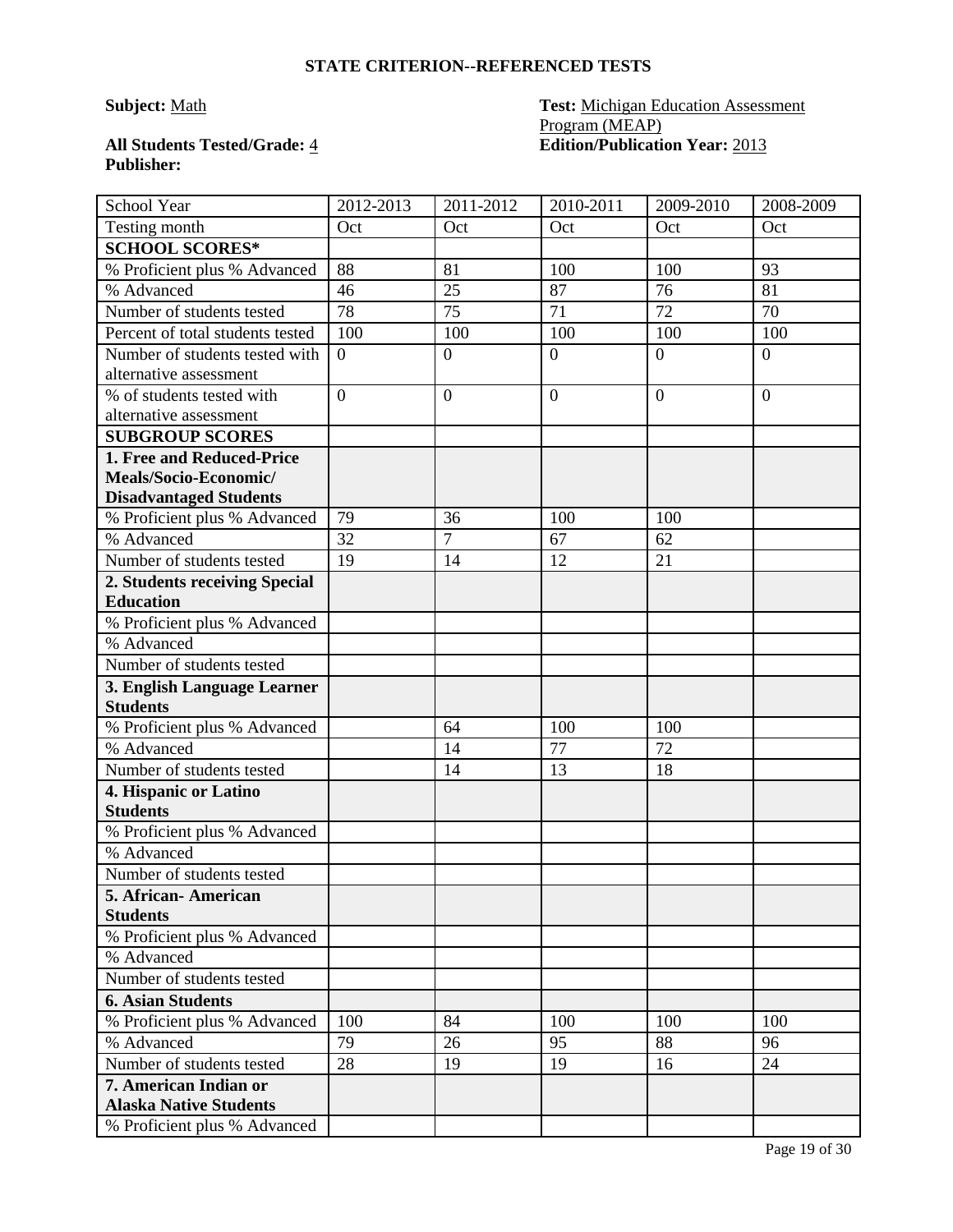| % Advanced                       |    |    |     |     |    |
|----------------------------------|----|----|-----|-----|----|
| Number of students tested        |    |    |     |     |    |
| 8. Native Hawaiian or other      |    |    |     |     |    |
| <b>Pacific Islander Students</b> |    |    |     |     |    |
| % Proficient plus % Advanced     |    |    |     |     |    |
| % Advanced                       |    |    |     |     |    |
| Number of students tested        |    |    |     |     |    |
| 9. White Students                |    |    |     |     |    |
| % Proficient plus % Advanced     | 85 | 84 | 100 | 100 | 88 |
| % Advanced                       | 33 | 24 | 88  | 78  | 72 |
| Number of students tested        | 40 | 45 | 41  | 45  | 43 |
| 10. Two or More Races            |    |    |     |     |    |
| identified Students              |    |    |     |     |    |
| % Proficient plus % Advanced     |    |    |     |     |    |
| % Advanced                       |    |    |     |     |    |
| Number of students tested        |    |    |     |     |    |
| 11. Other 1: Other 1             |    |    |     |     |    |
| % Proficient plus % Advanced     |    |    |     |     |    |
| % Advanced                       |    |    |     |     |    |
| Number of students tested        |    |    |     |     |    |
| 12. Other 2: Other 2             |    |    |     |     |    |
| % Proficient plus % Advanced     |    |    |     |     |    |
| % Advanced                       |    |    |     |     |    |
| Number of students tested        |    |    |     |     |    |
| 13. Other 3: Other 3             |    |    |     |     |    |
| % Proficient plus % Advanced     |    |    |     |     |    |
| % Advanced                       |    |    |     |     |    |
| Number of students tested        |    |    |     |     |    |

**NOTES:** Please note new cut scores to advanced and proficient were determined in the Fall of 2011. Please note under Subgroup Scores/English Language Learners/2012-2013, the number of students was fewer than 10, so there is no subgroup which is why the cell is blank.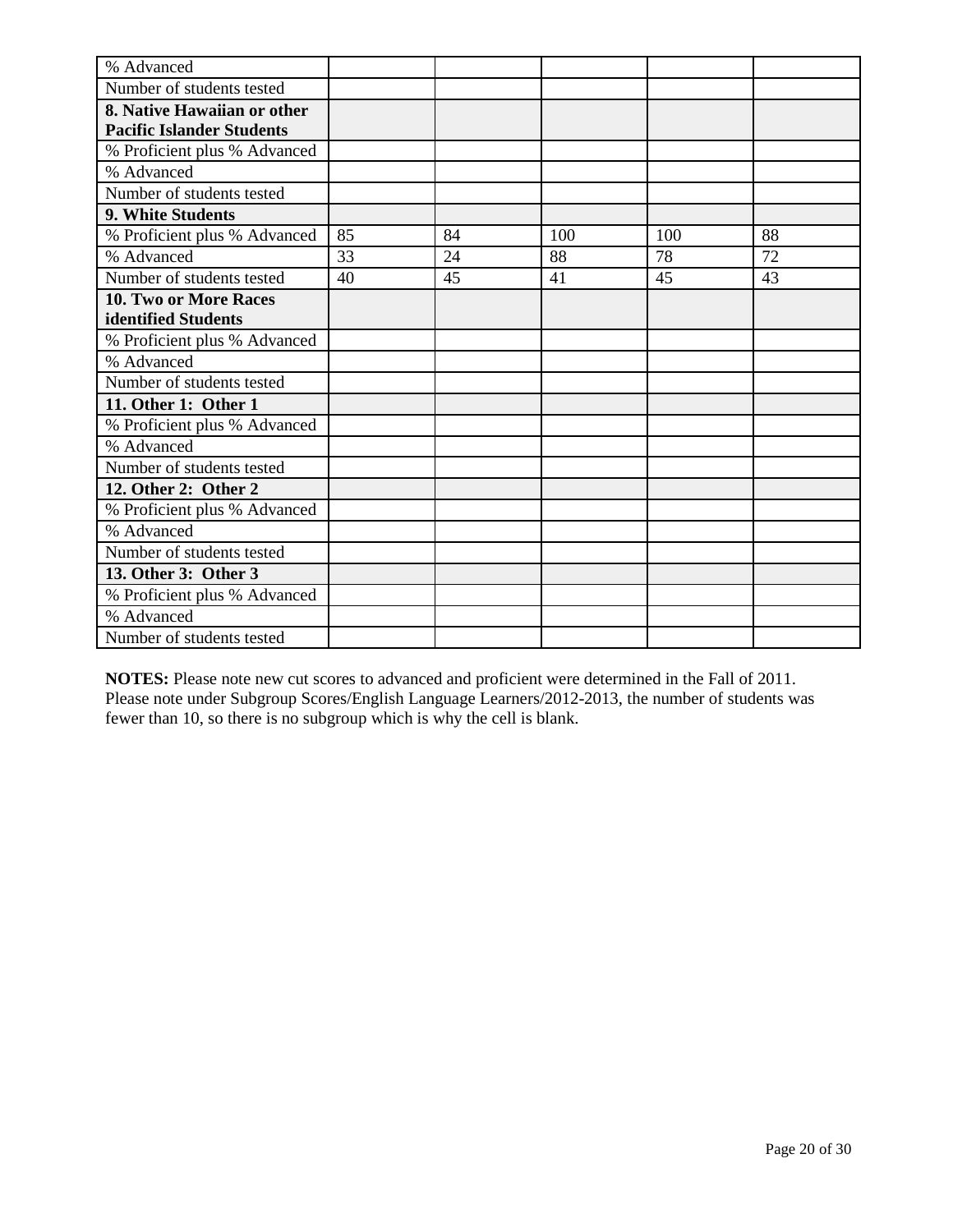# **Subject:** Math **Test:** Michigan Education Assessment Program **All Students Tested/Grade:** 5 **Edition/Publication Year:** 2013

| School Year                      | 2012-2013      | 2011-2012      | 2010-2011      | 2009-2010 | 2008-2009      |
|----------------------------------|----------------|----------------|----------------|-----------|----------------|
| Testing month                    | Oct            | Oct            | Oct            | Oct       | Oct            |
| <b>SCHOOL SCORES*</b>            |                |                |                |           |                |
| % Proficient plus % Advanced     | 88             | 91             | 94             | 96        | 100            |
| % Advanced                       | 31             | 36             | 76             | 80        | 92             |
| Number of students tested        | 77             | 69             | 72             | 71        | 65             |
| Percent of total students tested | 100            | 100            | 100            | 100       | 99             |
| Number of students tested with   | $\overline{0}$ | $\overline{0}$ | $\overline{0}$ | $\theta$  | $\mathbf{1}$   |
| alternative assessment           |                |                |                |           |                |
| % of students tested with        | $\overline{0}$ | $\overline{0}$ | $\overline{0}$ | $\theta$  | $\overline{0}$ |
| alternative assessment           |                |                |                |           |                |
| <b>SUBGROUP SCORES</b>           |                |                |                |           |                |
| 1. Free and Reduced-Price        |                |                |                |           |                |
| Meals/Socio-Economic/            |                |                |                |           |                |
| <b>Disadvantaged Students</b>    |                |                |                |           |                |
| % Proficient plus % Advanced     | 63             |                | 84             | 90        | 100            |
| % Advanced                       | $\Omega$       |                | 63             | 60        | 100            |
| Number of students tested        | 16             |                | 19             | 10        | 10             |
| 2. Students receiving Special    |                |                |                |           |                |
| <b>Education</b>                 |                |                |                |           |                |
| % Proficient plus % Advanced     |                |                |                |           |                |
| % Advanced                       |                |                |                |           |                |
| Number of students tested        |                |                |                |           |                |
| 3. English Language Learner      |                |                |                |           |                |
| <b>Students</b>                  |                |                |                |           |                |
| % Proficient plus % Advanced     |                | 69             | 82             | 100       |                |
| % Advanced                       |                | 13             | 64             | 62        |                |
| Number of students tested        |                | 16             | 11             | 13        |                |
| 4. Hispanic or Latino            |                |                |                |           |                |
| <b>Students</b>                  |                |                |                |           |                |
| % Proficient plus % Advanced     |                |                |                |           |                |
| % Advanced                       |                |                |                |           |                |
| Number of students tested        |                |                |                |           |                |
| 5. African-American              |                |                |                |           |                |
| <b>Students</b>                  |                |                |                |           |                |
| % Proficient plus % Advanced     |                |                |                |           |                |
| % Advanced                       |                |                |                |           |                |
| Number of students tested        |                |                |                |           |                |
| <b>6. Asian Students</b>         |                |                |                |           |                |
| % Proficient plus % Advanced     | 95             | 95             | 94             | 100       | 100            |
| % Advanced                       | 50             | 60             | 89             | 96        | 94             |
| Number of students tested        | 20             | 20             | 18             | 23        | 18             |
| 7. American Indian or            |                |                |                |           |                |
| <b>Alaska Native Students</b>    |                |                |                |           |                |
| % Proficient plus % Advanced     |                |                |                |           |                |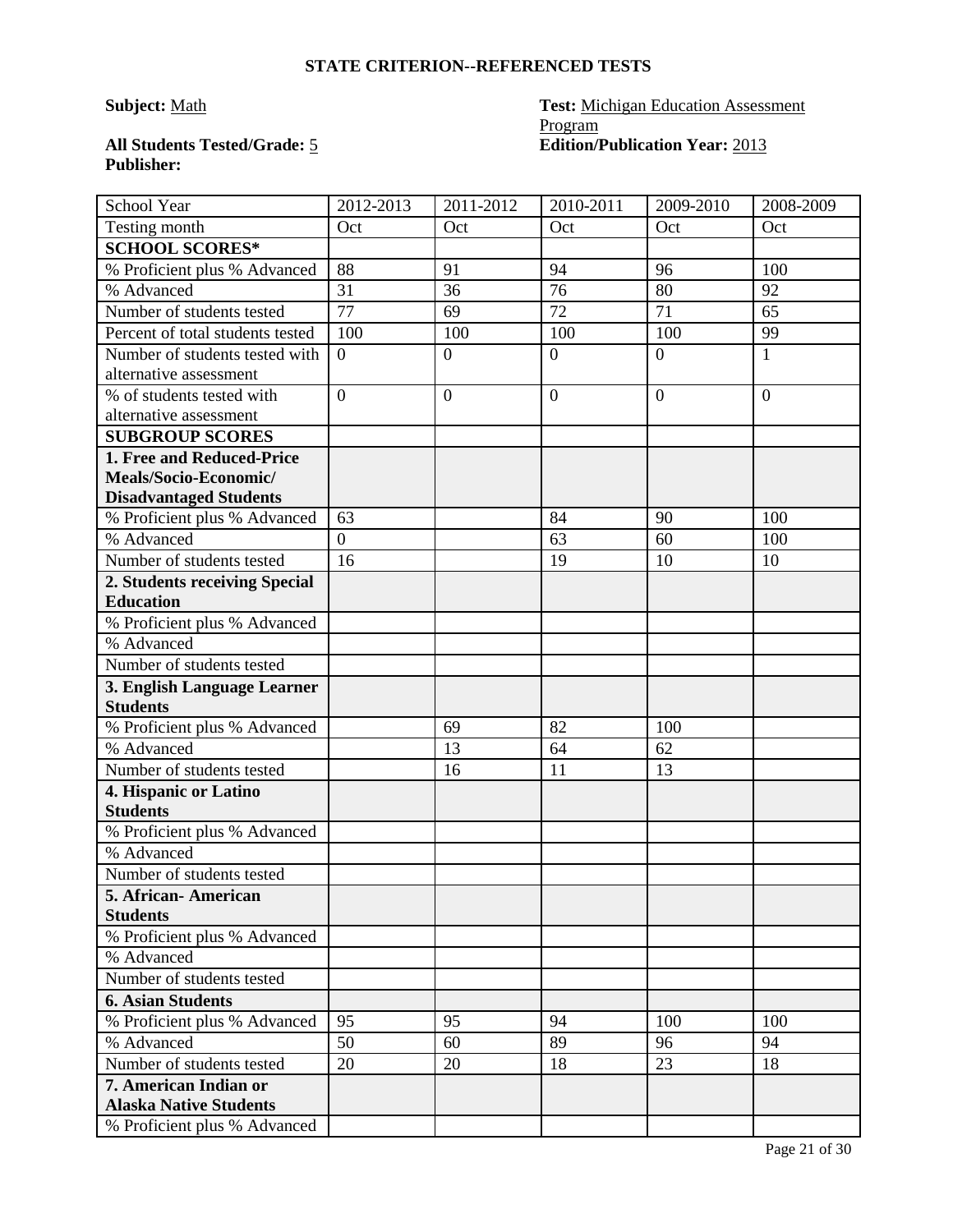| % Advanced                       |    |    |    |    |     |
|----------------------------------|----|----|----|----|-----|
| Number of students tested        |    |    |    |    |     |
| 8. Native Hawaiian or other      |    |    |    |    |     |
| <b>Pacific Islander Students</b> |    |    |    |    |     |
| % Proficient plus % Advanced     |    |    |    |    |     |
| % Advanced                       |    |    |    |    |     |
| Number of students tested        |    |    |    |    |     |
| 9. White Students                |    |    |    |    |     |
| % Proficient plus % Advanced     | 89 | 92 | 98 | 93 | 100 |
| % Advanced                       | 26 | 32 | 76 | 74 | 91  |
| Number of students tested        | 46 | 38 | 41 | 42 | 43  |
| <b>10. Two or More Races</b>     |    |    |    |    |     |
| identified Students              |    |    |    |    |     |
| % Proficient plus % Advanced     |    |    |    |    |     |
| % Advanced                       |    |    |    |    |     |
| Number of students tested        |    |    |    |    |     |
| 11. Other 1: Other 1             |    |    |    |    |     |
| % Proficient plus % Advanced     |    |    |    |    |     |
| % Advanced                       |    |    |    |    |     |
| Number of students tested        |    |    |    |    |     |
| 12. Other 2: Other 2             |    |    |    |    |     |
| % Proficient plus % Advanced     |    |    |    |    |     |
| % Advanced                       |    |    |    |    |     |
| Number of students tested        |    |    |    |    |     |
| 13. Other 3: Other 3             |    |    |    |    |     |
| % Proficient plus % Advanced     |    |    |    |    |     |
| % Advanced                       |    |    |    |    |     |
| Number of students tested        |    |    |    |    |     |

**NOTES:** Please note new cut scores to advanced and proficient were determined in the Fall of 2011.

Please note under Subgroup Scores/Free and Reduced Price Meals/2011-2012, the number of students was fewer than 10, so there is no subgroup which is why the cell is blank.

Please note under Subgroup Scores/English Language Learners/2012-2013 and 2008-2009, the number of students were fewer than 10, so there is no subgroup which is why the cell is blank.

Please note under Subgroup Scores/English Language Learners/2012-2013, the number of students were fewer than 10, so there is no subgroup which is why the cell is blank.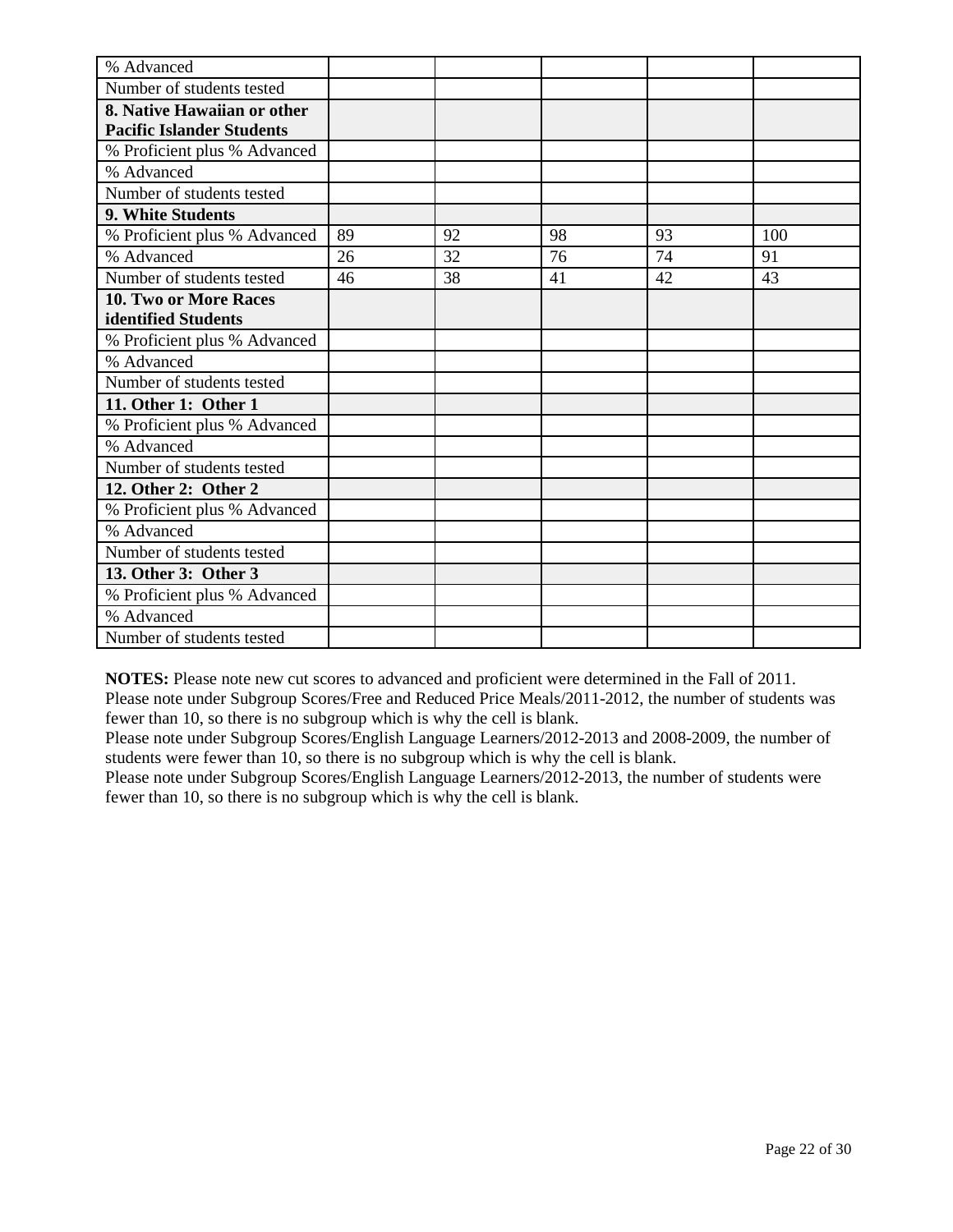# **Subject: Reading/ELA Test: Michigan Education Assessment** Program (MEAP) **All Students Tested/Grade:** 3 **Edition/Publication Year:** 2013

| School Year                                                                         | 2012-2013      | 2011-2012      | 2010-2011        | 2009-2010    | 2008-2009      |
|-------------------------------------------------------------------------------------|----------------|----------------|------------------|--------------|----------------|
| Testing month                                                                       | Oct            | Oct            | Oct              | Oct          | Oct            |
| <b>SCHOOL SCORES*</b>                                                               |                |                |                  |              |                |
| % Proficient plus % Advanced                                                        | 91             | 81             | 96               | 97           | 89             |
| % Advanced                                                                          | 27             | 12             | 65               | 59           | 58             |
| Number of students tested                                                           | 67             | 74             | 71               | 73           | 66             |
| Percent of total students tested                                                    | 99             | 97             | 100              | 99           | 97             |
| Number of students tested with<br>alternative assessment                            | $\mathbf{1}$   | $\overline{2}$ | $\overline{0}$   | $\mathbf{1}$ | $\overline{2}$ |
| % of students tested with<br>alternative assessment                                 | $\mathbf{1}$   | $\overline{2}$ | $\boldsymbol{0}$ | $\mathbf{1}$ | $\overline{2}$ |
| <b>SUBGROUP SCORES</b>                                                              |                |                |                  |              |                |
| 1. Free and Reduced-Price<br>Meals/Socio-Economic/<br><b>Disadvantaged Students</b> |                |                |                  |              |                |
| % Proficient plus % Advanced                                                        | 79             | 67             | 85               | 86           | 82             |
| % Advanced                                                                          | $\overline{7}$ | $\overline{7}$ | 38               | 43           | 55             |
| Number of students tested                                                           | 14             | 15             | 13               | 14           | 11             |
| 2. Students receiving Special<br><b>Education</b>                                   |                |                |                  |              |                |
| % Proficient plus % Advanced                                                        |                |                |                  |              |                |
| % Advanced                                                                          |                |                |                  |              |                |
| Number of students tested                                                           |                |                |                  |              |                |
| 3. English Language Learner<br><b>Students</b>                                      |                |                |                  |              |                |
| % Proficient plus % Advanced                                                        |                | 80             | 92               | 91           | 87             |
| % Advanced                                                                          |                | $\overline{7}$ | 23               | 27           | 60             |
| Number of students tested                                                           |                | 15             | 13               | 22           | 15             |
| 4. Hispanic or Latino<br><b>Students</b>                                            |                |                |                  |              |                |
| % Proficient plus % Advanced                                                        |                |                |                  |              |                |
| % Advanced                                                                          |                |                |                  |              |                |
| Number of students tested                                                           |                |                |                  |              |                |
| 5. African-American                                                                 |                |                |                  |              |                |
| <b>Students</b>                                                                     |                |                |                  |              |                |
| % Proficient plus % Advanced                                                        |                |                |                  |              |                |
| % Advanced                                                                          |                |                |                  |              |                |
| Number of students tested                                                           |                |                |                  |              |                |
| <b>6. Asian Students</b>                                                            |                |                |                  |              |                |
| % Proficient plus % Advanced                                                        | 93             | 96             | 100              | 100          | 87             |
| % Advanced                                                                          | 38             | 19             | 71               | 72           | 60             |
| Number of students tested                                                           | 29             | 27             | 17               | 25           | 15             |
| 7. American Indian or<br><b>Alaska Native Students</b>                              |                |                |                  |              |                |
| % Proficient plus % Advanced                                                        |                |                |                  |              |                |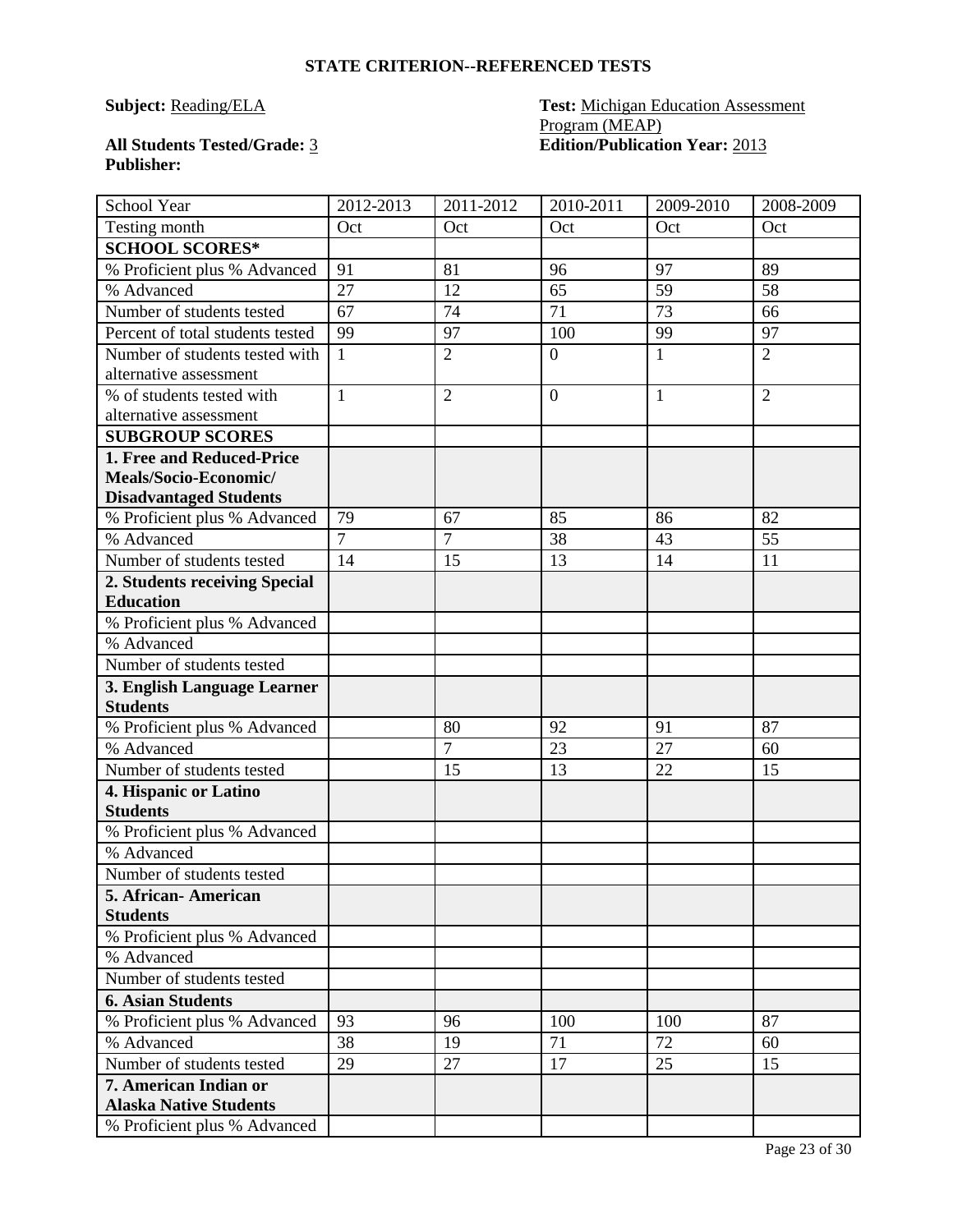| % Advanced                       |    |    |    |    |    |
|----------------------------------|----|----|----|----|----|
| Number of students tested        |    |    |    |    |    |
| 8. Native Hawaiian or other      |    |    |    |    |    |
| <b>Pacific Islander Students</b> |    |    |    |    |    |
| % Proficient plus % Advanced     |    |    |    |    |    |
| % Advanced                       |    |    |    |    |    |
| Number of students tested        |    |    |    |    |    |
| 9. White Students                |    |    |    |    |    |
| % Proficient plus % Advanced     | 90 | 78 | 98 | 97 | 95 |
| % Advanced                       | 23 | 8  | 67 | 58 | 63 |
| Number of students tested        | 30 | 37 | 43 | 38 | 40 |
| 10. Two or More Races            |    |    |    |    |    |
| identified Students              |    |    |    |    |    |
| % Proficient plus % Advanced     |    |    |    |    |    |
| % Advanced                       |    |    |    |    |    |
| Number of students tested        |    |    |    |    |    |
| 11. Other 1: Other 1             |    |    |    |    |    |
| % Proficient plus % Advanced     |    |    |    |    |    |
| % Advanced                       |    |    |    |    |    |
| Number of students tested        |    |    |    |    |    |
| 12. Other 2: Other 2             |    |    |    |    |    |
| % Proficient plus % Advanced     |    |    |    |    |    |
| % Advanced                       |    |    |    |    |    |
| Number of students tested        |    |    |    |    |    |
| 13. Other 3: Other 3             |    |    |    |    |    |
| % Proficient plus % Advanced     |    |    |    |    |    |
| % Advanced                       |    |    |    |    |    |
| Number of students tested        |    |    |    |    |    |

**NOTES:** Please note new cut scores to advanced and proficient were determined in the Fall of 2011. Please note under Subgroup Scores/English Language Learners/2012-2013, the number of students was fewer than 10, so there is no subgroup which is why the cell is blank.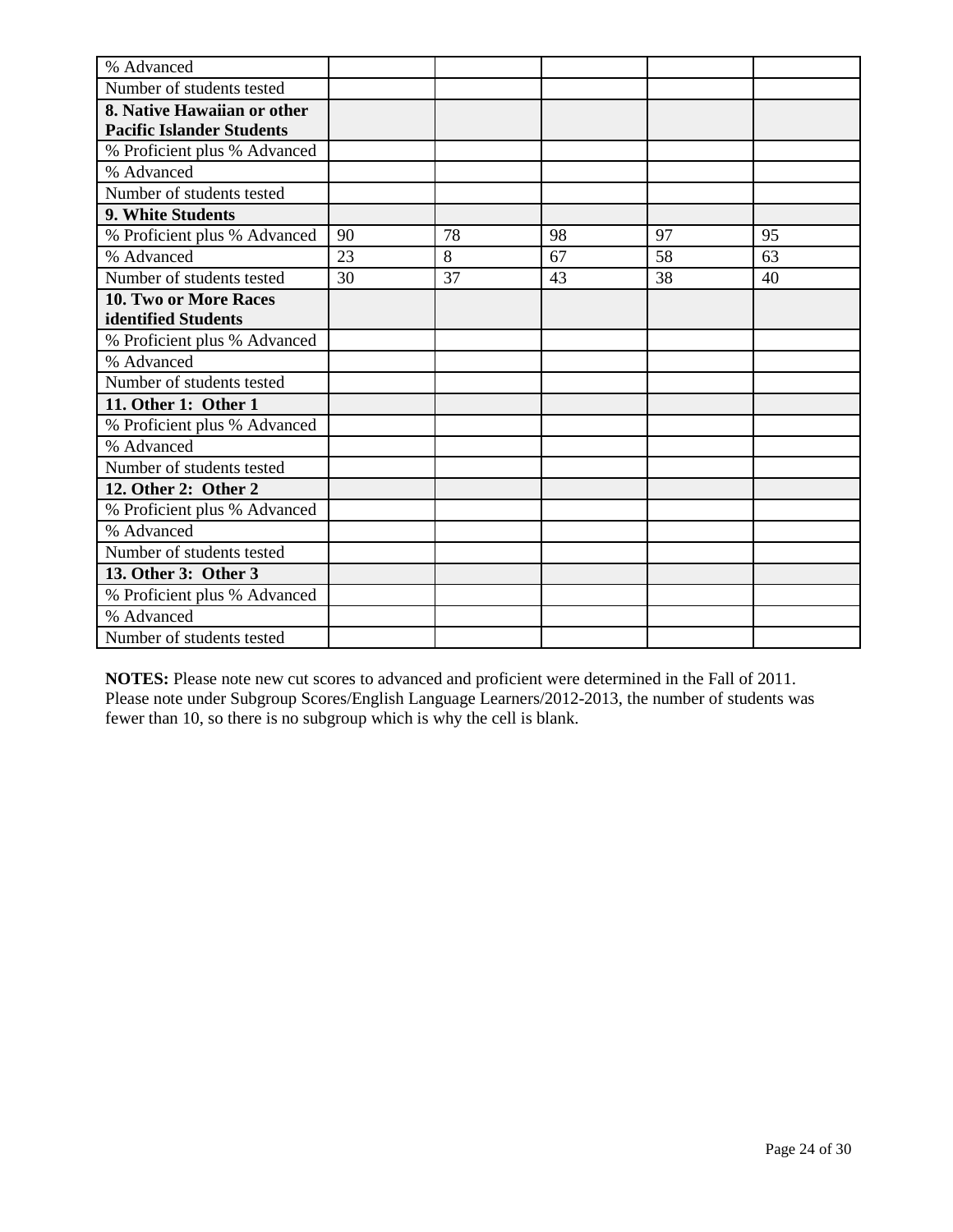# **Subject: Reading/ELA Test: Michigan Education Assessment** Program (MEAP) **All Students Tested/Grade:** 4 **Edition/Publication Year:** 2013

| School Year                                         | 2012-2013      | 2011-2012        | 2010-2011      | 2009-2010 | 2008-2009      |
|-----------------------------------------------------|----------------|------------------|----------------|-----------|----------------|
| Testing month                                       | Oct            | Oct              | Oct            | Oct       | Oct            |
| <b>SCHOOL SCORES*</b>                               |                |                  |                |           |                |
| % Proficient plus % Advanced                        | 83             | 77               | 75             |           | 69             |
| % Advanced                                          | 31             | 20               | 35             |           | $\overline{0}$ |
| Number of students tested                           | 75             | 70               | 71             |           | 67             |
| Percent of total students tested                    | 96             | 93               | 100            |           | 96             |
| Number of students tested with                      | 3              | 5                | $\mathbf{0}$   |           | $\overline{3}$ |
| alternative assessment                              |                |                  |                |           |                |
| % of students tested with<br>alternative assessment | $\overline{4}$ | 6                | $\overline{0}$ |           | 3              |
| <b>SUBGROUP SCORES</b>                              |                |                  |                |           |                |
| 1. Free and Reduced-Price                           |                |                  |                |           |                |
| Meals/Socio-Economic/                               |                |                  |                |           |                |
| <b>Disadvantaged Students</b>                       |                |                  |                |           |                |
| % Proficient plus % Advanced                        | 72             | 55               | 42             |           |                |
| % Advanced                                          | 17             | $\boldsymbol{0}$ | 17             |           |                |
| Number of students tested                           | 18             | 11               | 12             |           |                |
| 2. Students receiving Special                       |                |                  |                |           |                |
| <b>Education</b>                                    |                |                  |                |           |                |
| % Proficient plus % Advanced                        |                |                  |                |           |                |
| % Advanced                                          |                |                  |                |           |                |
| Number of students tested                           |                |                  |                |           |                |
| 3. English Language Learner                         |                |                  |                |           |                |
| <b>Students</b>                                     |                |                  |                |           |                |
| % Proficient plus % Advanced                        |                | 92               | 38             |           |                |
| % Advanced                                          |                | 8                | 15             |           |                |
| Number of students tested                           |                | 12               | 13             |           |                |
| 4. Hispanic or Latino                               |                |                  |                |           |                |
| <b>Students</b>                                     |                |                  |                |           |                |
| % Proficient plus % Advanced                        |                |                  |                |           |                |
| % Advanced                                          |                |                  |                |           |                |
| Number of students tested                           |                |                  |                |           |                |
| 5. African - American                               |                |                  |                |           |                |
| <b>Students</b>                                     |                |                  |                |           |                |
| % Proficient plus % Advanced                        |                |                  |                |           |                |
| % Advanced<br>Number of students tested             |                |                  |                |           |                |
|                                                     |                |                  |                |           |                |
| <b>6. Asian Students</b>                            | 93             | 83               | 74             |           | 74             |
| % Proficient plus % Advanced<br>% Advanced          | 54             | 33               | 53             |           | $\overline{0}$ |
| Number of students tested                           | 28             | 18               | 19             |           | 23             |
| 7. American Indian or                               |                |                  |                |           |                |
| <b>Alaska Native Students</b>                       |                |                  |                |           |                |
| % Proficient plus % Advanced                        |                |                  |                |           |                |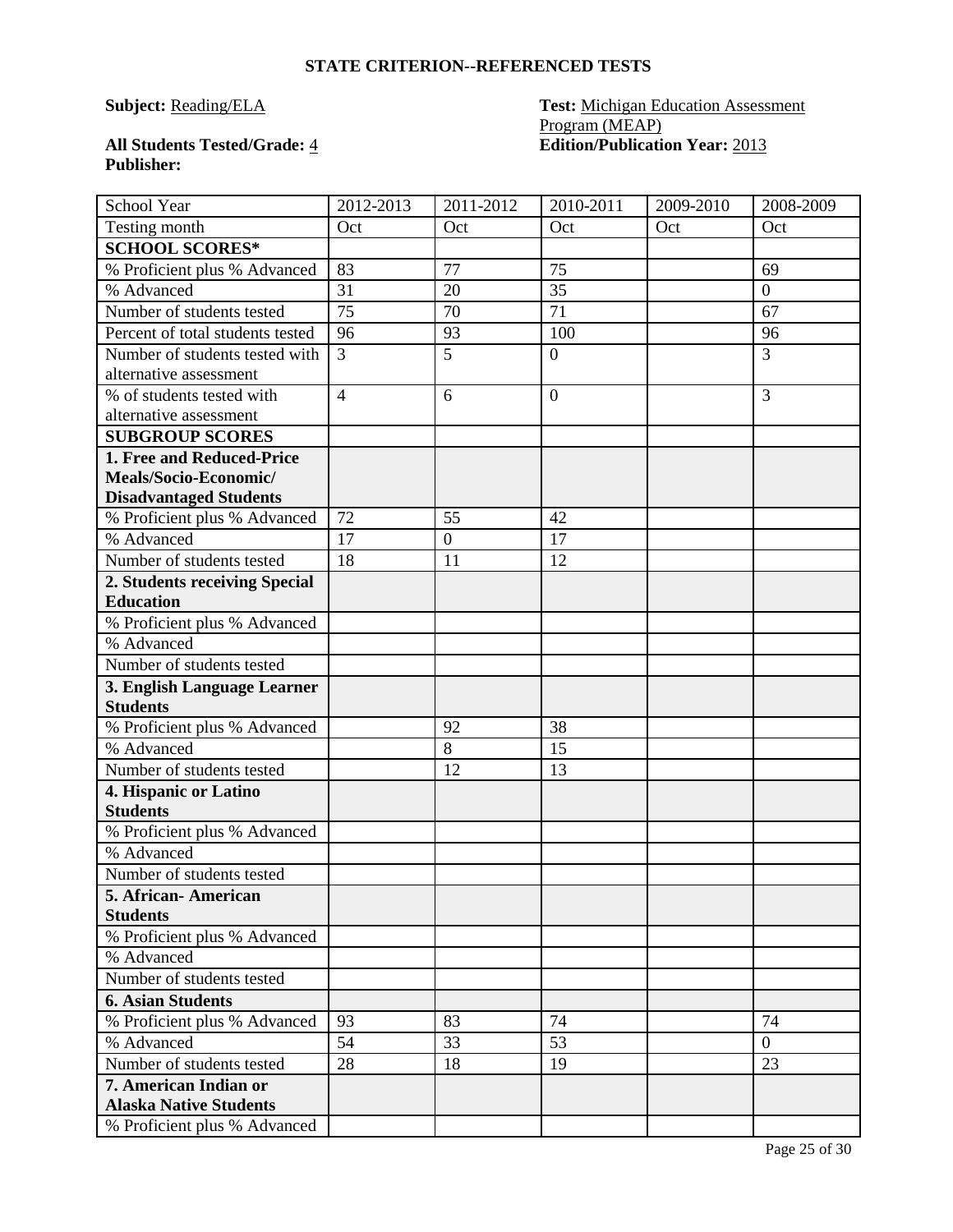| % Advanced                       |    |    |    |                |
|----------------------------------|----|----|----|----------------|
| Number of students tested        |    |    |    |                |
| 8. Native Hawaiian or other      |    |    |    |                |
| <b>Pacific Islander Students</b> |    |    |    |                |
| % Proficient plus % Advanced     |    |    |    |                |
| % Advanced                       |    |    |    |                |
| Number of students tested        |    |    |    |                |
| 9. White Students                |    |    |    |                |
| % Proficient plus % Advanced     | 82 | 74 | 80 | 63             |
| % Advanced                       | 18 | 14 | 29 | $\overline{0}$ |
| Number of students tested        | 38 | 43 | 41 | 41             |
| 10. Two or More Races            |    |    |    |                |
| identified Students              |    |    |    |                |
| % Proficient plus % Advanced     |    |    |    |                |
| % Advanced                       |    |    |    |                |
| Number of students tested        |    |    |    |                |
| 11. Other 1: Other 1             |    |    |    |                |
| % Proficient plus % Advanced     |    |    |    |                |
| % Advanced                       |    |    |    |                |
| Number of students tested        |    |    |    |                |
| 12. Other 2: Other 2             |    |    |    |                |
| % Proficient plus % Advanced     |    |    |    |                |
| % Advanced                       |    |    |    |                |
| Number of students tested        |    |    |    |                |
| 13. Other 3: Other 3             |    |    |    |                |
| % Proficient plus % Advanced     |    |    |    |                |
| % Advanced                       |    |    |    |                |
| Number of students tested        |    |    |    |                |

**NOTES:** These scores represent Writing scores with ELA.

Please note new cut scores to advanced and proficient were determined in the Fall of 2011.

Please note there was no Writing MEAP Test administered to fourth grade in 2009-2010; therefore, no scores are reported.

Please note School Scores % of students tested with alternative assessment in 2008-2009, 2011-2012, and 2012-2013, number represents students who have an Individualized Education Plan which determined alternative assessment would be more appropriate.

Please note under Subgroup Scores/Free and Reduced Price Meals/2008-2009, the number of students were fewer than 10, so there is no subgroup which is why the cell is blank.

Please note under Subgroup Scores/English Language Learners/2012-2013 and 2008-2009, the number of students were fewer than 10, so there is no subgroup which is why the cell is blank.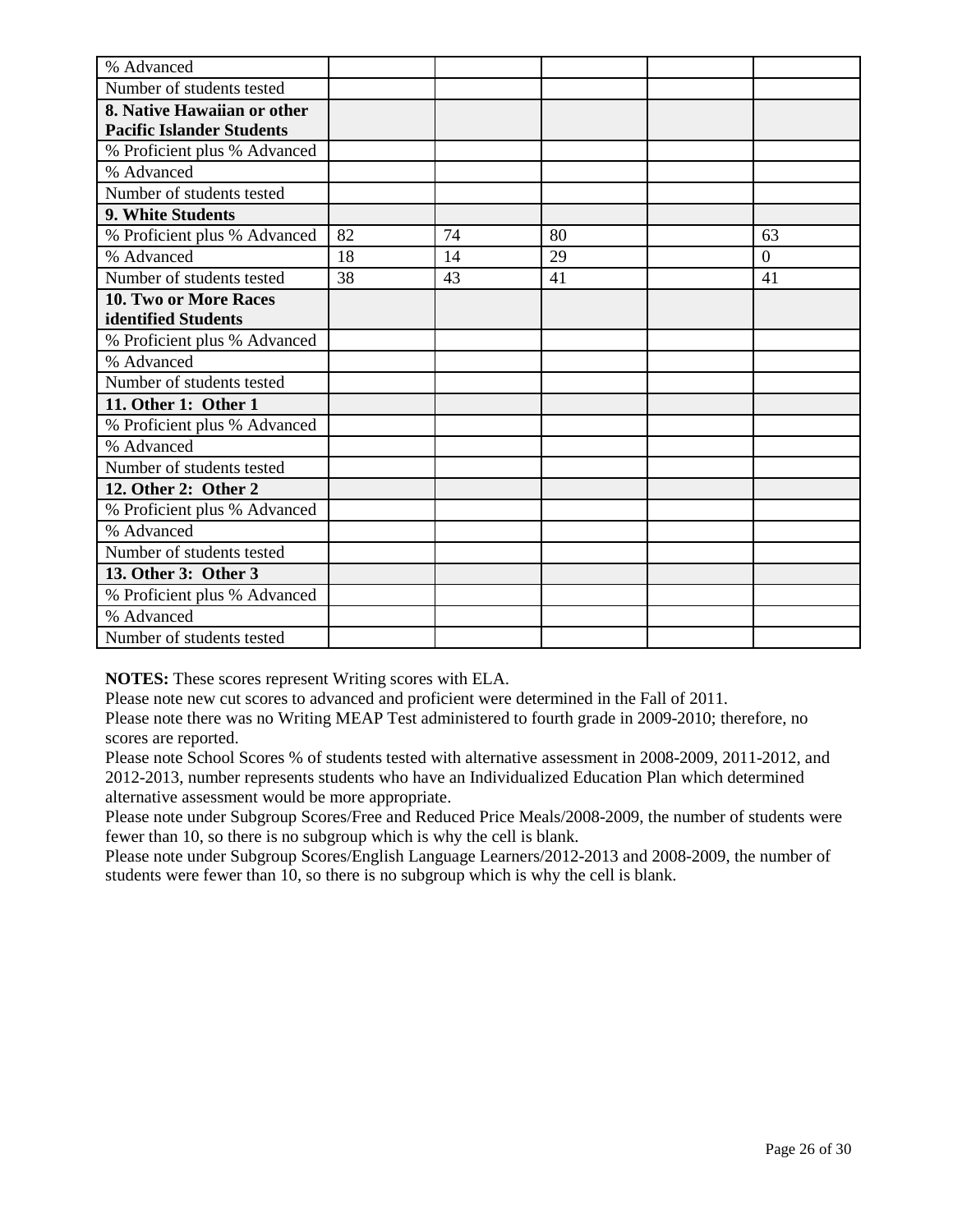# **Subject: Reading/ELA Test: Michigan Education Assessment** Program (MEAP) **All Students Tested/Grade:** 4 **Edition/Publication Year:** 2013

| School Year                                              | 2012-2013      | 2011-2012      | 2010-2011        | 2009-2010 | 2008-2009      |
|----------------------------------------------------------|----------------|----------------|------------------|-----------|----------------|
| Testing month                                            | Oct            | Oct            | Oct              | Oct       | Oct            |
| <b>SCHOOL SCORES*</b>                                    |                |                |                  |           |                |
| % Proficient plus % Advanced                             | 87             | 94             | 93               | 89        | 91             |
| % Advanced                                               | 13             | 16             | 52               | 46        | 55             |
| Number of students tested                                | 75             | 70             | 71               | 70        | 67             |
| Percent of total students tested                         | 96             | 93             | $\boldsymbol{0}$ | 93        | 96             |
| Number of students tested with<br>alternative assessment | 3              | 5              | $\overline{0}$   | 5         | $\overline{3}$ |
| % of students tested with                                | $\overline{4}$ | 6              | $\overline{0}$   | 6         | $\overline{3}$ |
| alternative assessment                                   |                |                |                  |           |                |
| <b>SUBGROUP SCORES</b>                                   |                |                |                  |           |                |
| 1. Free and Reduced-Price                                |                |                |                  |           |                |
| Meals/Socio-Economic/                                    |                |                |                  |           |                |
| <b>Disadvantaged Students</b>                            |                |                |                  |           |                |
| % Proficient plus % Advanced                             | 78             | 82             | 75               | 85        |                |
| % Advanced                                               | $\overline{0}$ | $\overline{0}$ | 33               | 45        |                |
| Number of students tested                                | 18             | 11             | 12               | 20        |                |
| 2. Students receiving Special                            |                |                |                  |           |                |
| <b>Education</b>                                         |                |                |                  |           |                |
| % Proficient plus % Advanced                             |                |                |                  |           |                |
| % Advanced                                               |                |                |                  |           |                |
| Number of students tested                                |                |                |                  |           |                |
| 3. English Language Learner                              |                |                |                  |           |                |
| <b>Students</b>                                          |                |                |                  |           |                |
| % Proficient plus % Advanced                             |                | 92             | 92               | 82        |                |
| % Advanced                                               |                | 8              | $\overline{0}$   | 18        |                |
| Number of students tested                                |                | 12             | 13               | 17        |                |
| 4. Hispanic or Latino                                    |                |                |                  |           |                |
| <b>Students</b>                                          |                |                |                  |           |                |
| % Proficient plus % Advanced                             |                |                |                  |           |                |
| % Advanced                                               |                |                |                  |           |                |
| Number of students tested                                |                |                |                  |           |                |
| 5. African-American                                      |                |                |                  |           |                |
| <b>Students</b>                                          |                |                |                  |           |                |
| % Proficient plus % Advanced<br>% Advanced               |                |                |                  |           |                |
| Number of students tested                                |                |                |                  |           |                |
|                                                          |                |                |                  |           |                |
| <b>6. Asian Students</b><br>% Proficient plus % Advanced | 96             | 89             | 100              | 88        | 100            |
|                                                          |                |                |                  |           |                |
| % Advanced                                               | 11             | 22             | 63               | 38        | 70             |
| Number of students tested                                | 28             | 18             | 19               | 16        | 23             |
| 7. American Indian or<br><b>Alaska Native Students</b>   |                |                |                  |           |                |
| % Proficient plus % Advanced                             |                |                |                  |           |                |
|                                                          |                |                |                  |           |                |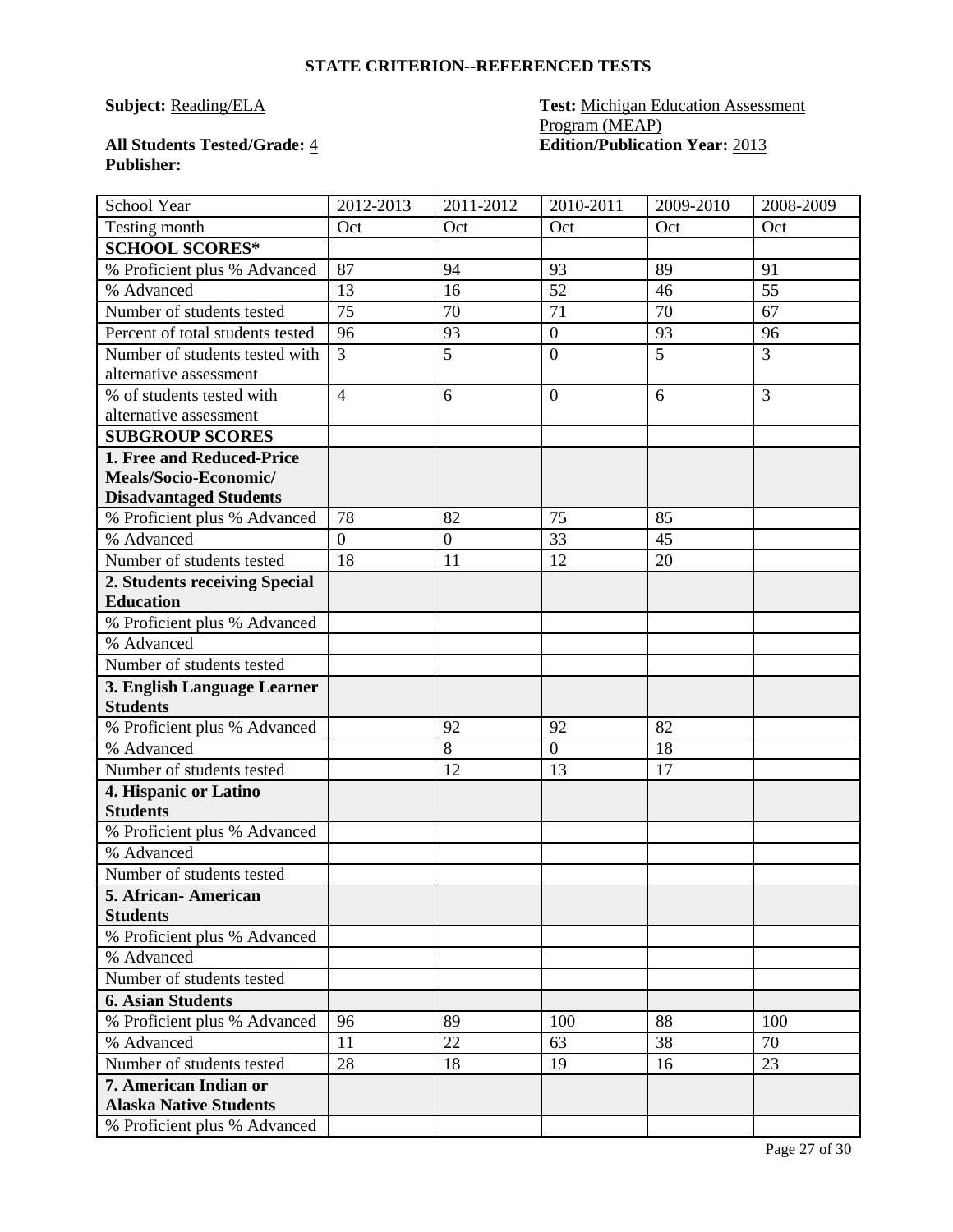| % Advanced                       |    |     |    |    |    |
|----------------------------------|----|-----|----|----|----|
| Number of students tested        |    |     |    |    |    |
| 8. Native Hawaiian or other      |    |     |    |    |    |
| <b>Pacific Islander Students</b> |    |     |    |    |    |
| % Proficient plus % Advanced     |    |     |    |    |    |
| % Advanced                       |    |     |    |    |    |
| Number of students tested        |    |     |    |    |    |
| 9. White Students                |    |     |    |    |    |
| % Proficient plus % Advanced     | 82 | 100 | 90 | 88 | 85 |
| % Advanced                       | 16 | 14  | 59 | 51 | 49 |
| Number of students tested        | 38 | 43  | 41 | 43 | 41 |
| 10. Two or More Races            |    |     |    |    |    |
| identified Students              |    |     |    |    |    |
| % Proficient plus % Advanced     |    |     |    |    |    |
| % Advanced                       |    |     |    |    |    |
| Number of students tested        |    |     |    |    |    |
| 11. Other 1: Other 1             |    |     |    |    |    |
| % Proficient plus % Advanced     |    |     |    |    |    |
| % Advanced                       |    |     |    |    |    |
| Number of students tested        |    |     |    |    |    |
| 12. Other 2: Other 2             |    |     |    |    |    |
| % Proficient plus % Advanced     |    |     |    |    |    |
| % Advanced                       |    |     |    |    |    |
| Number of students tested        |    |     |    |    |    |
| 13. Other 3: Other 3             |    |     |    |    |    |
| % Proficient plus % Advanced     |    |     |    |    |    |
| % Advanced                       |    |     |    |    |    |
| Number of students tested        |    |     |    |    |    |

**NOTES:** These scores represent the Reading section of ELA.

Please note new cut scores to advanced and proficient were determined in the Fall of 2011.

Please note under School Scores/% of students tested with alternative assessment in 2008-2009, 2009-2010, 2011-2012, and 2012-2013, number represents students who have an Individualized Education Plan which determined alternative assessment would be more appropriate.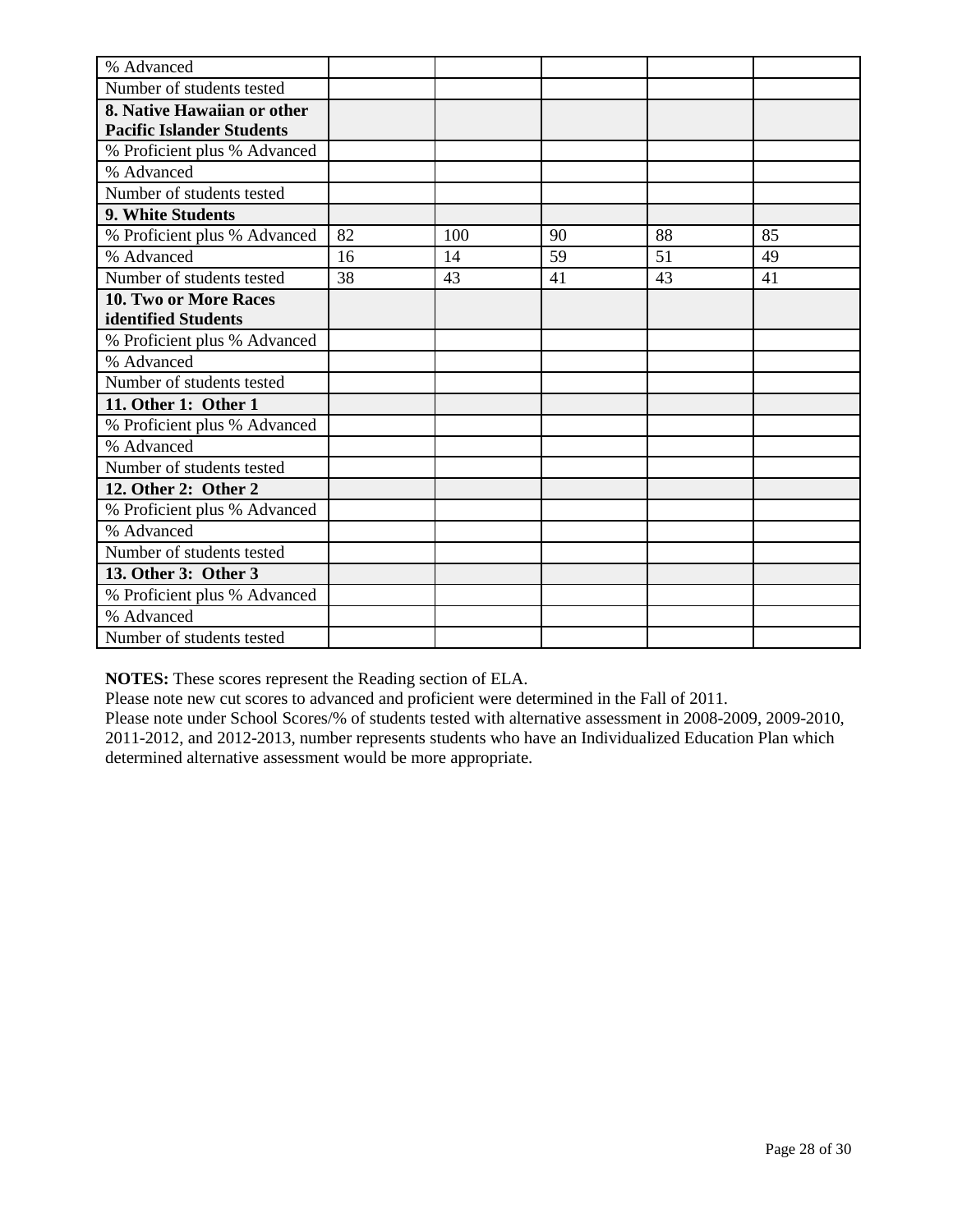# **Subject: Reading/ELA Test: Michigan Education Association** Program **All Students Tested/Grade:** 5 **Edition/Publication Year:** 2013

| School Year                                                                         | 2012-2013      | 2011-2012      | 2010-2011        | 2009-2010    | 2008-2009    |
|-------------------------------------------------------------------------------------|----------------|----------------|------------------|--------------|--------------|
| Testing month                                                                       | Oct            | Oct            | Oct              | Oct          | Oct          |
| <b>SCHOOL SCORES*</b>                                                               |                |                |                  |              |              |
| % Proficient plus % Advanced                                                        | 92             | 88             | 97               | 94           | 97           |
| % Advanced                                                                          | 33             | 32             | 65               | 63           | 77           |
| Number of students tested                                                           | 73             | 65             | 72               | 70           | 66           |
| Percent of total students tested                                                    | 95             | 94             | 100              | 99           | 98           |
| Number of students tested with<br>alternative assessment                            | $\overline{4}$ | $\overline{4}$ | $\boldsymbol{0}$ | $\mathbf{1}$ | $\mathbf{1}$ |
| % of students tested with                                                           | 5              | 6              | $\overline{0}$   | $\mathbf{1}$ | $\mathbf{1}$ |
| alternative assessment                                                              |                |                |                  |              |              |
| <b>SUBGROUP SCORES</b>                                                              |                |                |                  |              |              |
| 1. Free and Reduced-Price<br>Meals/Socio-Economic/<br><b>Disadvantaged Students</b> |                |                |                  |              |              |
| % Proficient plus % Advanced                                                        | 79             |                | 89               |              | 100          |
| % Advanced                                                                          | 14             |                | 53               |              | 90           |
| Number of students tested                                                           | 14             |                | 19               |              | 10           |
| 2. Students receiving Special                                                       |                |                |                  |              |              |
| <b>Education</b>                                                                    |                |                |                  |              |              |
| % Proficient plus % Advanced<br>% Advanced                                          |                |                |                  |              |              |
|                                                                                     |                |                |                  |              |              |
| Number of students tested                                                           |                |                |                  |              |              |
| 3. English Language Learner<br><b>Students</b>                                      |                |                |                  |              |              |
| % Proficient plus % Advanced                                                        |                | 64             | 91               | 92           |              |
| % Advanced                                                                          |                | $\overline{7}$ | 36               | 42           |              |
| Number of students tested                                                           |                | 14             | 11               | 12           |              |
| 4. Hispanic or Latino<br><b>Students</b>                                            |                |                |                  |              |              |
| % Proficient plus % Advanced                                                        |                |                |                  |              |              |
| % Advanced                                                                          |                |                |                  |              |              |
| Number of students tested                                                           |                |                |                  |              |              |
| 5. African-American                                                                 |                |                |                  |              |              |
| <b>Students</b>                                                                     |                |                |                  |              |              |
| % Proficient plus % Advanced                                                        |                |                |                  |              |              |
| % Advanced                                                                          |                |                |                  |              |              |
| Number of students tested                                                           |                |                |                  |              |              |
| <b>6. Asian Students</b>                                                            |                |                |                  |              |              |
| % Proficient plus % Advanced                                                        | 90             | 90             | 100              | 100          | 100          |
| % Advanced                                                                          | 40             | 45             | 67               | 87           | 94           |
| Number of students tested                                                           | 20             | 20             | 18               | 23           | 18           |
| 7. American Indian or<br><b>Alaska Native Students</b>                              |                |                |                  |              |              |
| % Proficient plus % Advanced                                                        |                |                |                  |              |              |